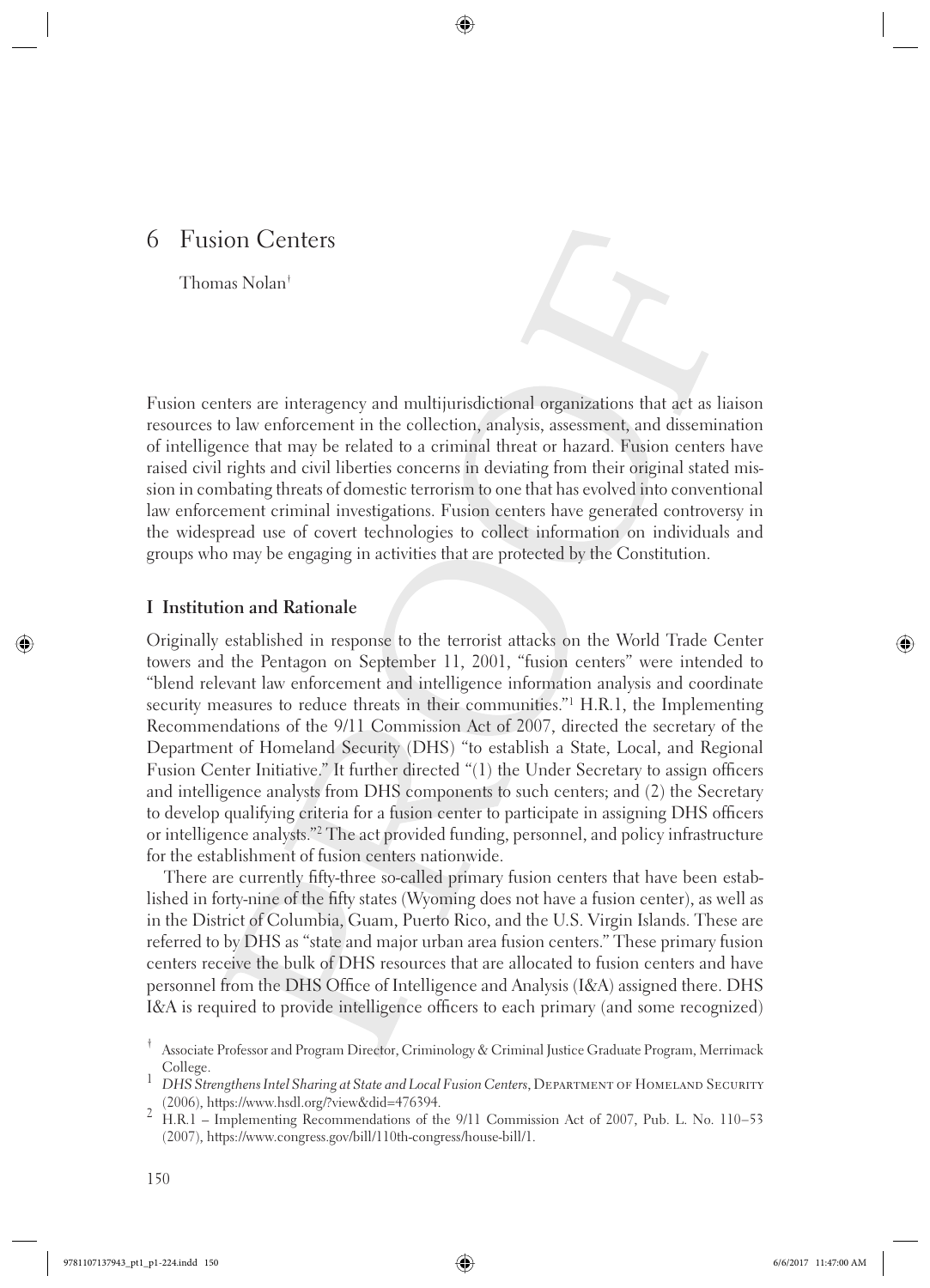fusion centers, and the undersecretary for I&A is the executive agent for federal support to fusion centers.

⊕

Additionally, there are twenty-five "recognized fusion centers" that have been established by state and local governments. According to the DHS:

 Primary fusion centers serve as the focal points within the state and local environment for the receipt, analysis, gathering, and sharing of threat- related information and have additional responsibilities related to the coordination of critical operational capabilities across the statewide fusion process with other recognized fusion centers.<sup>3</sup>

Thus, California has six fusion centers (one "primary" and five "recognized"); Texas has seven fusion centers (one "primary" and six "recognized"); Florida, Missouri, Ohio, and Pennsylvania each have three fusion centers; and Massachusetts, Michigan, Wisconsin, Illinois, Virginia, and Nevada each have two fusion centers. There are currently seventyeight fusion centers in the United States that constitute the National Network of Fusion Centers (NNFC).

According to the General Accounting Office (GAO):

 Recognition as a fusion center within the National Network generally requires that the governor of the state make this formal designation; a state or local governmental agency oversees and manages the center; the center has plans and procedures to function as a focal point for sharing law enforcement, homeland security, public safety, and terrorism information; and the center has achieved requisite baseline capabilities as DHS – on behalf of federal interagency partners – determines through an annual assessment of each fusion center's capabilities. A state or local law enforcement official generally serves as the center director. . . . Analyst positions within these centers often make up a substantial portion of the staffing and typically include a combination of state, local, and federal personnel. 4

 Fusion centers operate in what is known as the Federal Information Sharing Environment (ISE). The "environment" is a virtual one that is "designed to facilitate the sharing of terrorism and homeland security information among all relevant entities through the combination of information sharing policies, procedures, and technologies."<sup>5</sup> Participation in the ISE requires the establishment of an agency privacy policy in order to exchange intelligence and other information in the ISE. Fusion centers are also required to have a trained privacy officer.

Fusion centers are "owned" by the state and local governments that have established them, and they are funded in part by federal grant monies, specifically through the Homeland Security Grant Program (HSGP). Fusion centers do not receive funds directly through the HSGP; rather, designated agencies at the state level that are responsible for the allocation of funds received through the HSGP, as well as local or county departments with similar grant disbursement responsibilities, determine the allocation

↔

<sup>3</sup> *Fusion Center Locations and Contact Information* , Department of Homeland Security (2016), http:// www.dhs.gov/fusion-center-locations-and-contact-information.

U.S. Gov't Accountability Office, GAO-15-155, INFORMATION SHARING: DHS Is ASSESSINGFUSION Center Capabilities and Results, but Needs to More Accurately Account for Federal

Funding Provided to Centers 6 (Nov. 2014). 5 *Department of Homeland Security Federal Information Sharing Environment Privacy and Civil Liberties*  Policy, DEPARTMENT OF HOMELAND SECURITY 1 (Aug. 31, 2015), https://www.dhs.gov/publication/ department-homeland-security-federal-information-sharing-environment-privacy-and-civil.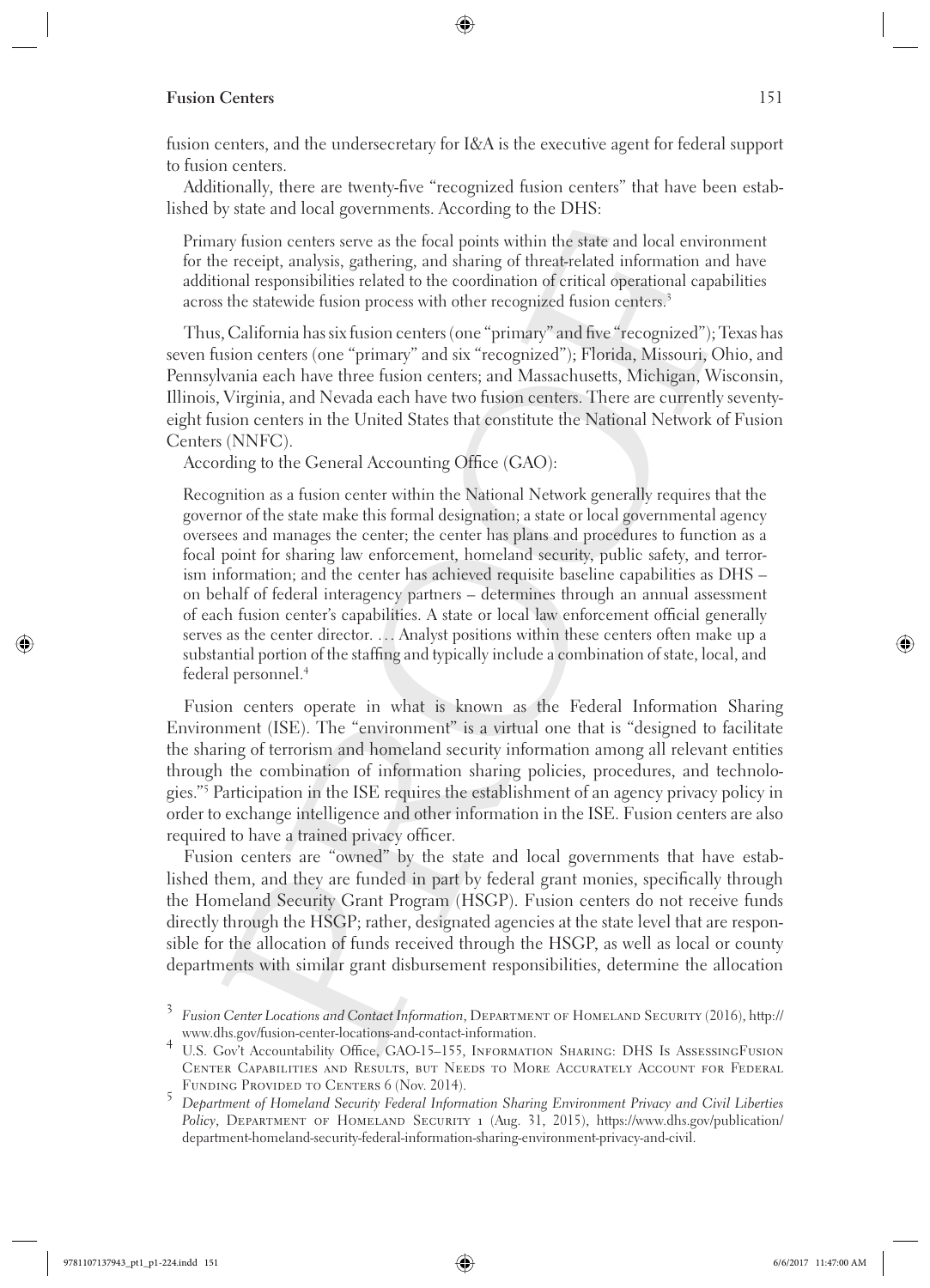of funds to the state and major urban area fusion centers. Fusion centers request the funds through the appropriate state or local designated entity, articulating and justifying each request through a process referred to as an "investment justification."<sup>6</sup> For example, in 2010 the General Accounting Office reported that of the fifty-two fusion centers that responded to a budgetary survey conducted by DHS, the federal government funded 61 percent (\$62 million) of their operating budgets and states funded 29 percent (\$30 million), with 10 percent of fusion center operating budgets being locally funded  $$10$  million).<sup>7</sup>

⊕

 According to a 2014 GAO audit, the federal government had assigned 288 personnel to fusion centers in 2013. According to that report, the number of federal personnel assigned to state and major urban area fusion centers had risen to 366, with 116 Department of Justice (DOJ) personnel so assigned along with 241 DHS representatives (9 were from other federal agencies). The GAO further reported that the federal agencies that had deployed personnel to the fusion centers – DHS's Office of Intelligence and Analysis (I&A), the Federal Bureau of Investigation (FBI), Customs and Border Protection (CBP), Immigration and Customs Enforcement (ICE), and the Bureau of Alcohol, Firearms, and Explosives (ATF) – had all provided adequate guidance and support to the fusion centers to ensure that federal personnel were being utilized appropriately and provided with clear direction as to their responsibilities and roles.

# **II Tradecraft and the Intelligence Community**

 David Carter has written extensively about intelligence collection at the state, local, and tribal law enforcement (SLTLE) levels and describes two broad classes of intelligence. 8 The first is intelligence as a "discipline, which refers to the set of rules, processes, and lexicon of the intelligence function."<sup>9</sup> He identifies three types of intelligence that SLTLE and fusion center analysts may collect: "1. Law enforcement (or criminal) intelligence, 2. Homeland Security – also known as 'all-hazards' – intelligence, and 3. National Security Intelligence."<sup>10</sup>

 The second broad class of intelligence, according to Carter, refers to the " application of intelligence," i.e., the articulation of the particular nexus to a specific criminal activity that the intelligence provides. For example, analysts who receive intelligence regarding activities of outlaw motorcycle gangs (OMGs) must be familiar with the culture, inner workings, symbols, jargon, history, and other relevant characteristics of OMGs generally, and specific OMGs in particular, in order to link the intelligence to criminal activity.

Carter has defined law enforcement intelligence as "the product of an analytic process that provides an integrated perspective to disparate information about crime, crime trends, crime and security threats, and conditions associated with criminality."<sup>11</sup>

<sup>&</sup>lt;sup>6</sup> GAO-15-155, *supra*, note 5, at 10.

<sup>&</sup>lt;sup>o</sup> GAO-15–155, s*upra*, note 5, at 10.<br><sup>7</sup> U.S. Gov't Accountability Office, GAO-10–972, Information Sharing: Federal Agencies Are Helping Fusion Centers Build and Sustain Capabilities and Protect Privacy, but Could

<sup>8</sup> BETTER MEASURE RESULTS 16 (Sept. 2010), http://www.gao.gov/assets/320/310268.pdf.<br><sup>8</sup> Law Enforcement Intelligence: A Guide for State, Local, and Tribal Law Enforcement Agencies (2d ed. 2009), https://it.ojp.gov/documents/d/e050919201-IntelGuide\_web.pdf.<br>9 Id. at 10.

*Id.* at 10.

<sup>10</sup> *Id.*

<sup>&</sup>lt;sup>11</sup> DAVID L. CARTER, *Law Enforcement Intelligence: A Guide for State, Local, and Tribal Law Enforcement* Agencies, 9 (8th ed. 2002), https://fas.org/irp/agency/doj/lei/guide.pdf.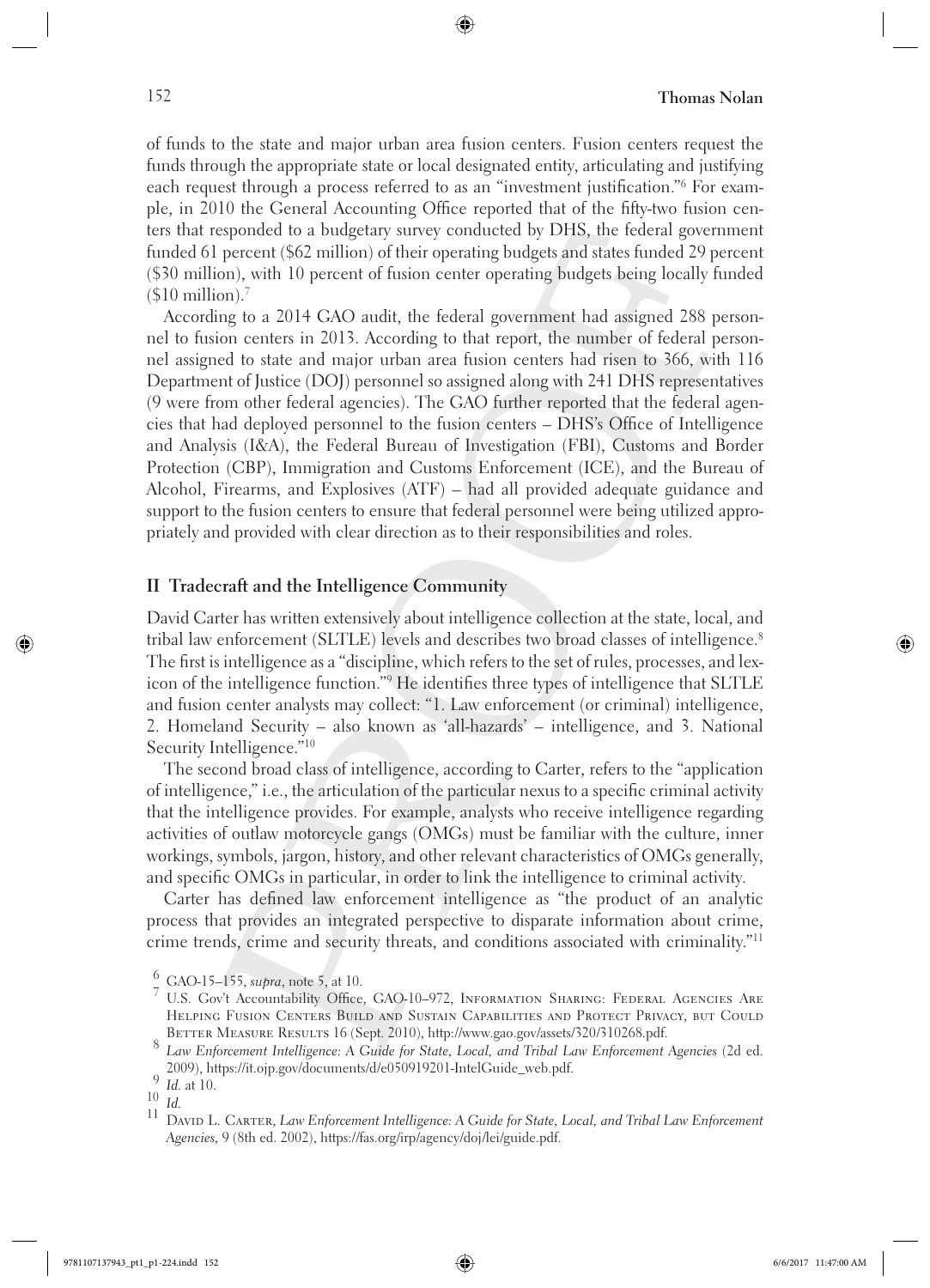He advises careful distinction between the uses of the terms "information sharing" and "intelligence sharing," as information and intelligence have differing procedural and legal requirements and safeguards (for example, intelligence collection is governed by the provisions of 28 CFR Part 23). "Intelligence" necessarily contains analysis, assessment, estimation, and prediction or "forecasting." "Information," on the other hand, is raw data, such as driver's records; motor vehicle, watercraft, and aircraft registration information; surveillance reports; transcripts of interviews and interrogations; and banking and financial record information – data that must be analyzed and synthesized in order to create an intelligence product. 12

⊕

Homeland security, or "all hazards" intelligence, is, according to Carter, "the collection and analysis of information concerned with noncriminal domestic threats to critical infrastructure, community health, and public safety for the purpose of preventing the threat or mitigating the effects of the threat."<sup>13</sup> This type of intelligence may overlap with law enforcement intelligence when pertaining to criminal activity that may also pose a threat to critical infrastructure or public health, e.g., intelligence related to a biological or chemical attack on the civilian population or intelligence pertaining to the use of explosives to blow up a bridge.

 National Security Intelligence (NSI) is not ordinarily within the purview of state and major urban area fusion centers; nonetheless, fusion center personnel need be knowledgeable about what constitutes NSI should they become aware of intelligence or information that may have value to the Intelligence Co mmunity  $(IC).^{14}$  One of the main reasons I&A personnel are assigned to fusion centers is to identify national security intelligence information (Intelligence Information Reports, or IIR) and to ensure it is provided to the intelligence community. Also, fusion center personnel who are working on Organized Crime Drug Enforcement Task Forces with DEA personnel or those working with FBI personnel on Joint Terrorism Task Forces may have access to NSI, since both the DEA and the FBI are members of the IC.<sup>15</sup>

 NSI embodies both policy intelligence and military intelligence. Policy intelligence is concerned with threatening actions and activities of entities hostile to the U.S., while military intelligence focuses on hostile entities, weapons systems, warfare capabilities, and order of battle. 16

As we shall see in Section III, fusion center analysts and law enforcement personnel assigned to state and major urban area fusion centers should be aware of the potential for constitutional implications in the use of NSI for criminal investigative and criminal intelligence purposes, since the procedural safeguards that protect individuals and

16 *Id.* at 15.

<sup>12</sup> *Id.* at 12.

<sup>13</sup> *Id.* at 14.

<sup>14</sup> The IC consists of seventeen member agencies: Air Force Intelligence, Army Intelligence, Central Intelligence Agency, Coast Guard Intelligence, Defense Intelligence Agency, Department of Energy, Department of Homeland Security, Department of State, Department of the Treasury, Drug Enforcement Administration, Federal Bureau of Investigation, Marine Corps Intelligence, National Geospatial-Intelligence Agency, National Reconnaissance Office, National Security Agency/Central Security Office, Navy Intelligence, and Office of the Director of National Intelligence. The UNITED STATES Intelligence Community Intelligence Careers , https:// www.intelligencecareers.gov/ icmembers .html (last visited July 4, 2016).<br><sup>15</sup> CARTER, *supra* note 12.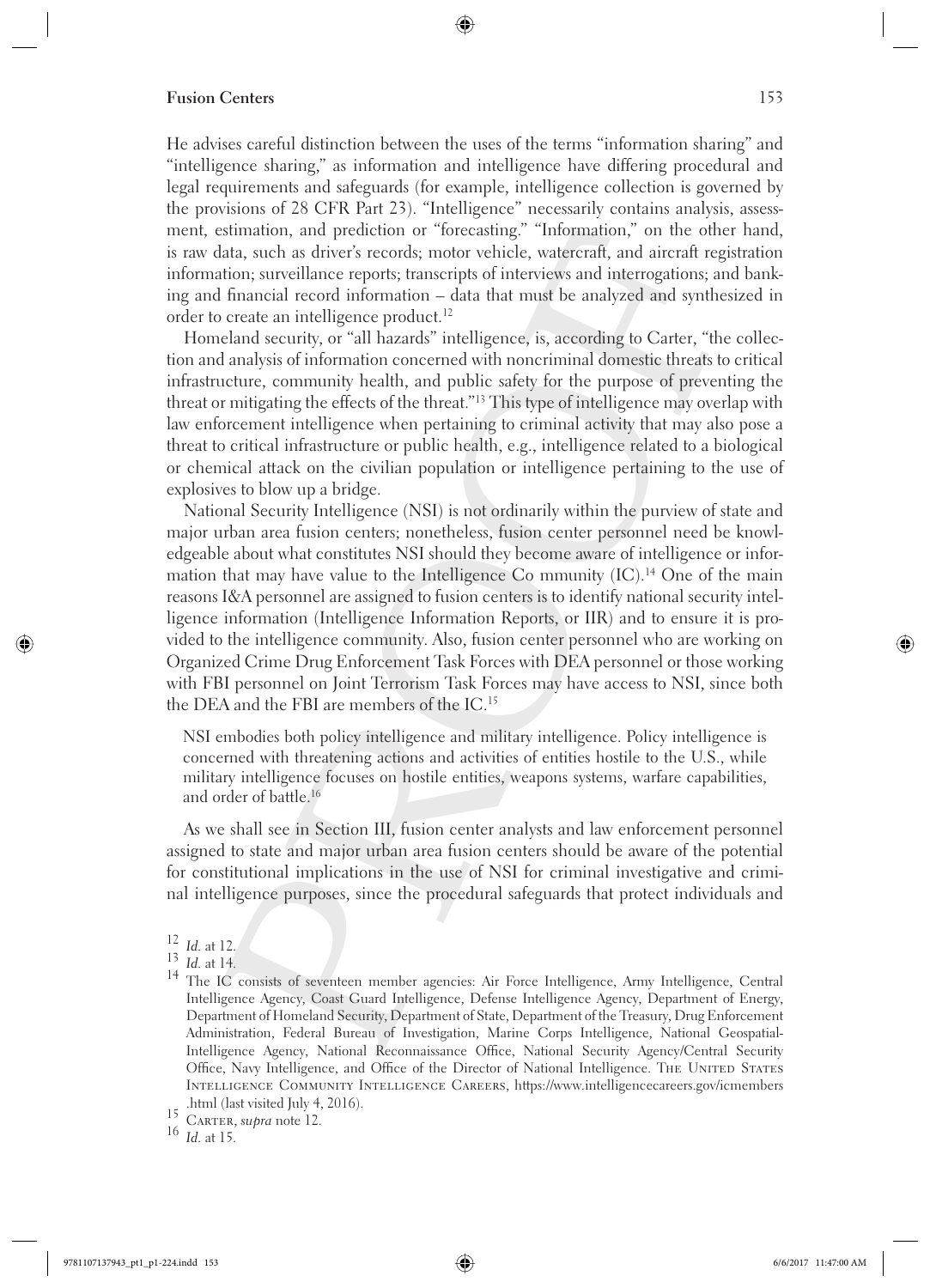groups as articulated in 28 CFR Part 23, in the Constitution, and in the U.S. Supreme Court and appellate court case law do not necessarily apply to the collection of NSI.

⊕

# **III Governance, Regulation, and Operations**

Fusion centers, like other "criminal intelligence systems," are governed and regulated by what is known as 28 CFR Part 23 if they receive funding support under the Omnibus Crime Control and Safe Streets Act of 1968 . The CFR is the Code of Federal Regulations, which is a series of fifty titles codifying administrative law promulgated by the executive branch of government. The CFR provides official government policy for dealing with everything from fisheries and wildlife to banking to the collection of criminal intelligence. Fusion center personnel are required to undergo extensive training in the provisions of 28 CFR Part 23, and the regulations contained therein provide the foundation for the collection of criminal intelligence in order to ensure that " all criminal intelligence systems operating through [federal] support . . . under the Omnibus Crime Control and Safe Streets Act of 1968 . . . are utilized in conformance with the privacy and constitutional rights of individuals."<sup>17</sup>

According to 28 CFR Part 23.3(b), the following definitions apply to the policies contained therein:

- (1) *Criminal Intelligence System* or *Intelligence System* means the arrangements, equipment, facilities, and procedures used for the receipt, storage, interagency exchange or dissemination, and analysis of criminal intelligence information;
- (2) *Interjurisdictional Intelligence System* means an intelligence system which involves two or more participating agencies representing different governmental units or jurisdictions;
- (3) *Criminal Intelligence Information* means data which has been evaluated to determine that it:
	- $(i)$  Is relevant to the identification of and the criminal activity engaged in by an individual who or organization which is reasonably suspected of involvement in criminal activity, and
	- (ii) Meets criminal intelligence system submission criteria;
- (4) *Participating Agency* means an agency of local, county, State, Federal, or other governmental unit which exercises law enforcement or criminal intelligence information through an interjurisdictional intelligence system. A participating agency may be a member or a nonmember of an interjurisdictional intelligence system;
- (5) *Intelligence Project* or *Project* means the organizational unit which operates an intelligence system on behalf of and for the benefit of a single agency or the organization which operates an interjurisdictional intelligence system on behalf of a group of participating agencies; and
- (6) *Validation of Information* means the procedures governing the periodic review of criminal intelligence information to assure its continuing compliance with system submission criteria established by Regulation or program policy.

9781107137943\_pt1\_p1-224.indd 154 6/6/2017 11:47:00 AM 6/6/2017 11:47:00 AM

<sup>&</sup>lt;sup>17</sup> Criminal Intelligence Systems Operating Policies, 28 C.F.R. § 23 (2016), https://www.iir.com/28CFR\_ Program/28CFR\_Resources/Executive\_Order/.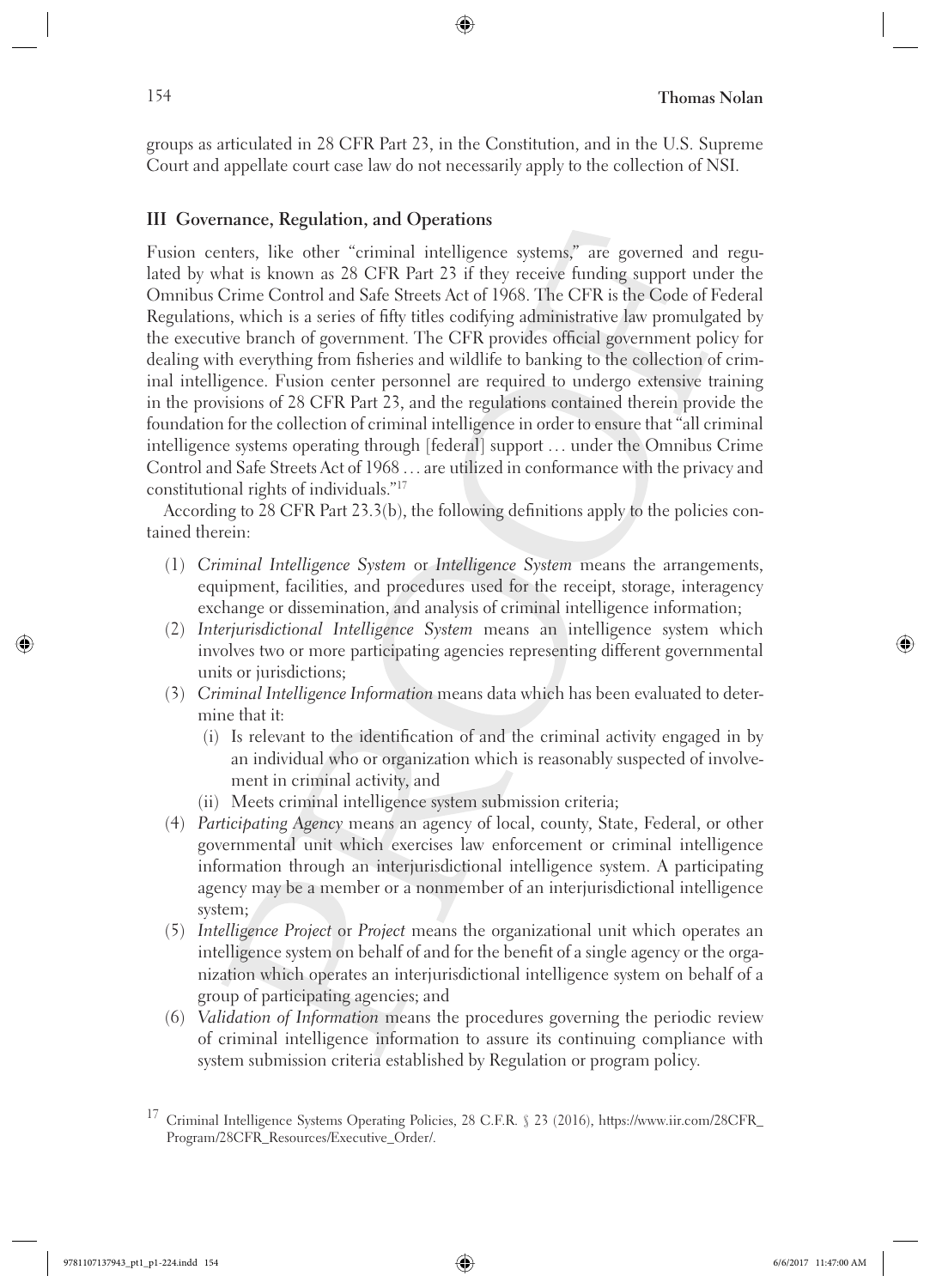Thus, 28 CFR Part 23.3 defines criminal intelligence systems and interjurisdictional intelligence systems, what qualifies as criminal intelligence data and an intelligence project, and prescribes which agencies are covered by the policy and what procedures apply to the ongoing review of intelligence data collected. The operating principles governing the collection of intelligence data by criminal intelligence systems are contained in 28 CFR Part 23.20. A partial list of these principles establishes that:

⊕

- (a) A project shall collect and maintain criminal intelligence information concerning an individual only if there is reasonable suspicion that the individual is involved in criminal conduct or activity and the information is relevant to that criminal conduct or activity.
- (b) A project shall not collect or maintain criminal intelligence information about the political, religious or social views, associations, or activities of any individual or any group, association, corporation, business, partnership, or other organization unless such information directly relates to criminal conduct or activity and there is reasonable suspicion that the subject of the information is or may be involved in criminal conduct or activity.
- (c) *Reasonable Suspicion* or *Criminal Predicate* is established when information exists which establishes sufficient facts to give a trained law enforcement or criminal investigative agency officer, investigator, or employee a basis to believe that there is a reasonable possibility that an individual or organization is involved in a definable criminal activity or enterprise. In an interjurisdictional intelligence system, the project is responsible for establishing the existence of reasonable suspicion of criminal activity either through examination of supporting information submitted by a participating agency or by delegation of this responsibility to a properly trained participating agency which is subject to routine inspection and audit procedures established by the project.
- (d) A project shall not include in any criminal intelligence system information which has been obtained in violation of any applicable Federal, State, or local law or ordinance. In an interjurisdictional intelligence system, the project is responsible for establishing that no information is entered in violation of Federal, State, or local laws, either through examination of supporting information submitted by a participating agency or by delegation of this responsibility to a properly trained participating agency which is subject to routine inspection and audit procedures established by the project.
- (e) A project or authorized recipient shall disseminate criminal intelligence information only where there is a need to know and a right to know the information in the performance of a law enforcement activity.

 Thus, the operating principles dictate the circumstances under which federally funded criminal intelligence systems are allowed to collect, analyze, store, and disseminate intelligence information on individuals and groups. There must be reasonable suspicion of criminal activity, and the information collected must relate to that activity. Information shall not be collected regarding political, religious, or social beliefs or activities unless those activities are related to criminal activity. Reasonable suspicion and criminal predicate are defined. Information that is obtained illegally cannot be included in any intelligence product or stored in any intelligence database. And the articulations of the " need to know" and "right to know" principles are provided. It should be noted that 28 CFR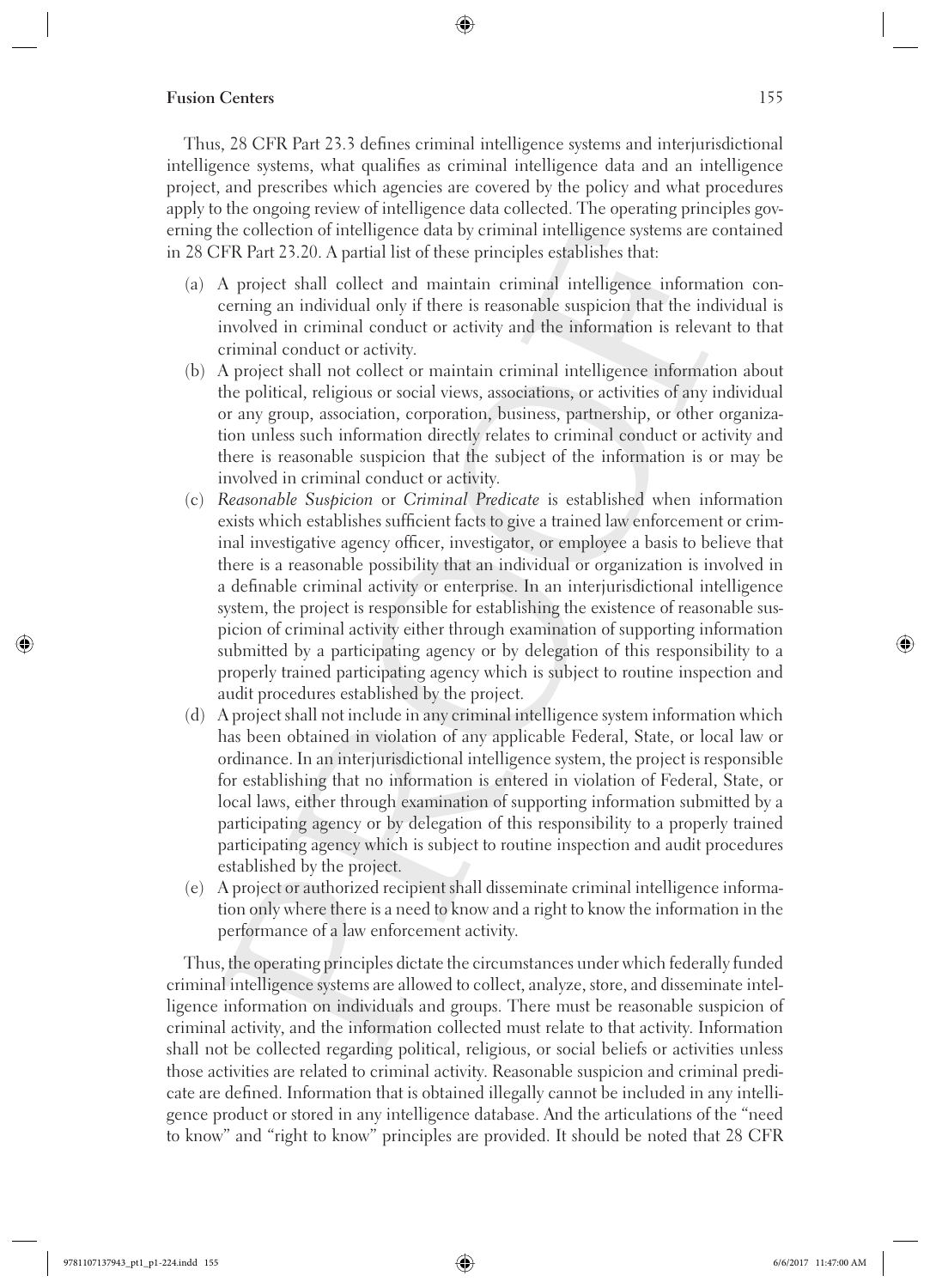Part 23, originally issued in 1980, has not been updated since 1993, with the exception of the release of a 1998 clarification from the Office of Justice Programs regarding identifiable information and the definition of criminal intelligence systems.<sup>18</sup>

⊕

# **IV Privacy**

 The Homeland Security Act of 2002 called upon the secretary of DHS to appoint a " privacy officer" whose responsibilities include:

 (1) Assuring that the use of technologies sustain, and do not erode, privacy protections relating to the use, collection, and disclosure of personal information; (2) assuring that personal information contained in Privacy Act systems of records is handled in full compliance with fair information practices as set out in the Privacy Act of 1974. 19

The DHS Privacy Office is responsible for privacy training and compliance with privacy policies in the collection of information and intelligence at fusion centers, for the protection of so-called personally identifiable information (PII), and for ensuring that information is collected in accordance with Fair Information Practice Principles (FIPPs). The DHS defines PII as:

 (A)ny information that permits the identity of an individual to be directly or indirectly inferred, including any information that is linked or linkable to that individual, regardless of whether the individual is a U.S. citizen, legal permanent resident, visitor to the U.S., or employee or contractor to the Department.<sup>20</sup>

PII includes such obvious information as one's name, telephone number, email address, or home address, and fusion centers are required by law to have privacy policies in place that protect PII and place restrictions upon the circumstances under which PII may be collected and stored in fusion center databases.

DHS further identifies "Sensitive Personally Identifiable Information" (SPII) as "Personally Identifiable Information, which if lost, compromised, or disclosed without authorization, could result in substantial harm, embarrassment, inconvenience, or unfairness to an individual."<sup>21</sup> Examples of SPII are one's passport, driver's license, social security, or alien registration number; bank account number; and biometric identifier. Examples of identifiers that, if paired with another identifier, become SPII are one's criminal history, mother's maiden name, date of birth, account passwords, medical information, last four digits of a social security number, and sexual orientation.<sup>22</sup>

Every state and major urban area fusion center has a designated privacy officer whose responsibility it is to ensure compliance with the provisions of the Privacy Act of 1974 as well as other applicable federal laws and regulations relating to privacy in the collection

OFFICE OF JUSTICE PROGRAMS, POLICY CLARIFICATION (1998), 1-2, https://www.iir.com/Documents/

<sup>28</sup>CFR/1998PolicyClarification\_28CFRPart23.pdf.<br>
19 Homeland Security Act of 2002, Pub. L. No. 107–296 (2002), https://www.dhs.gov/xlibrary/assets/hr\_ 5005\_enr.pdf; *see also* Privacy Act of 1974, 5 U.S.C. § 552(a) (2009), https://www.gpo.gov/fdsys/pkg/

USCODE- 2012- title5/ pdf/ USCODE- 2012- title5- partI- chap5- subchapII- sec552a.pdf . 20 *Handbook for Safeguarding Sensitive Personally Identifi able Information,* Department of Homeland SECURITY, 4 (Mar. 2012), https://www.dhs.gov/sites/default/files/publications/Handbook%20for%20 Safeguarding%20Sensitive%20PII\_0.pdf.<br> *Id.* 

<sup>22</sup> *Id.*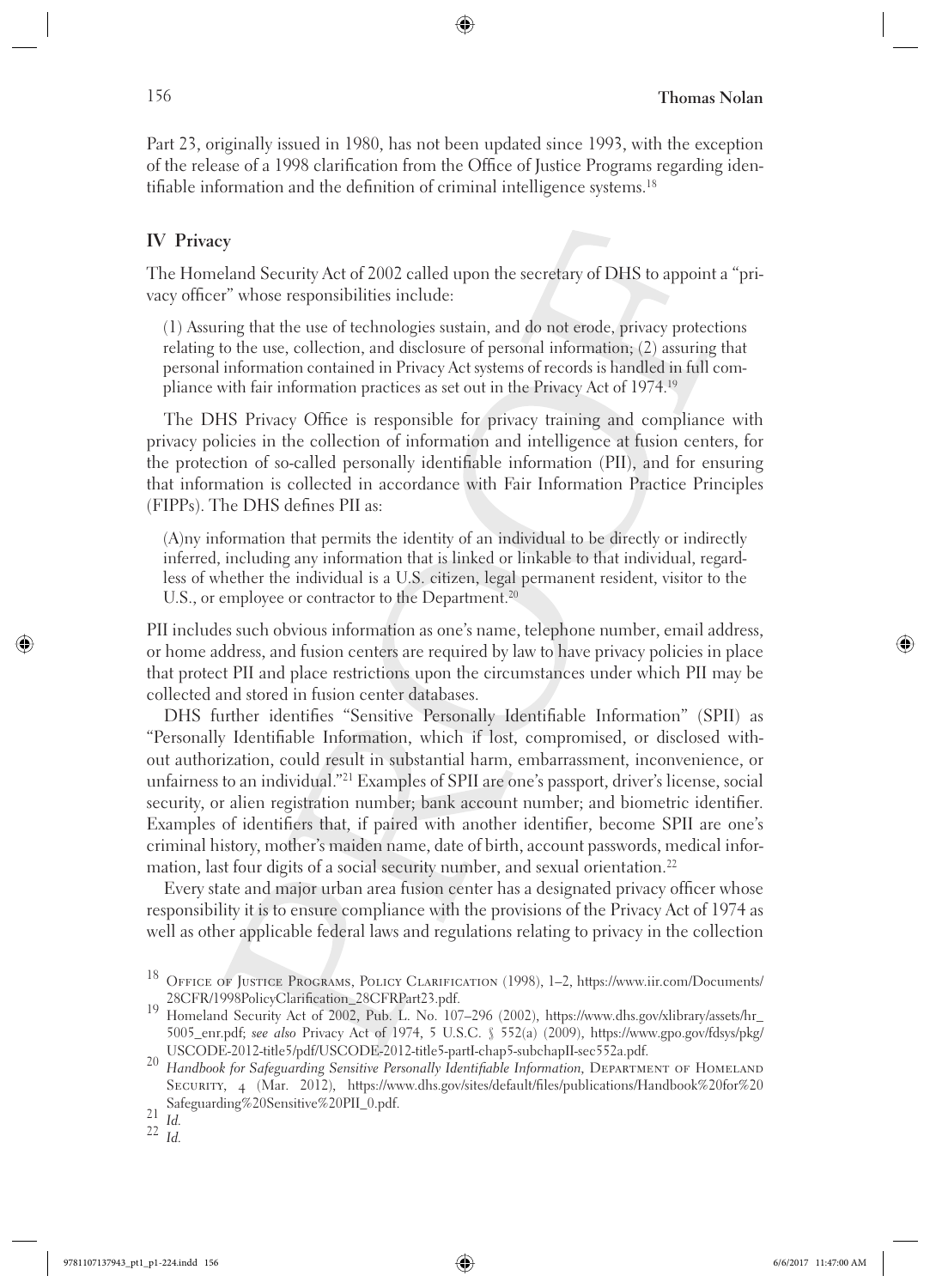of PII and SPII. Records collected by a federal government agency on individuals are required under the Privacy Act to be published and available to the public in what is generally referred to as a System of Records Notice, or SORN. The relevant SORN provides the authorization for fusion center personnel operating under federal authority to search federal databases for PII. 23

⊕

 In the collection of PII at fusion centers, I&A personnel are required to use the information solely for certain purposes that are approved by the DHS Office of Intelligence and Analysis. They are also required to identify the SORN that authorizes the collection of the PII and to share the PII only if the SORN authorizes such sharing. They must also minimize the PII when sharing, keep a record of agencies and personnel with whom the PII has been shared, and record the justification for the sharing.<sup>24</sup>

# **V Academic Research**

Priscilla Regan, Torin Monahan, and Krista Craven have researched so-called suspicious activity reports (SARs) that are collected, analyzed, classified, and stored on DHS databases in the ISE by fusion center intelligence analysts. 25 Law enforcement has long collected information on "suspicious" activity and persons, but SARs reports have emerged as troublesome and questionable to those concerned with civil rights, civil liberties, and privacy. Additionally, security issues have been raised with the multiple levels of access to SAR information across the spectrum of agencies in the ISE. SARs are reports of activities and behaviors that are believed to be related to terrorist or criminal activities, often generated through the observations of those with little if any training or experience in identifying such activities. Illustrative is DHS's "If you see something, say something" campaign.

Regan, Monahan, and Craven see four privacy concerns with fusion centers' collection, retention, storage, and dissemination of information contained in SARs. First, " these reports are often the result of the reporting person's stereotypes or fears, resulting in racial or ethnic profiling."<sup>26</sup> Second, the individuals (e.g., delivery people, landlords, and neighbors) who are supplying information to authorities may gather that information through access points that are otherwise protected from government intrusion and observation without a search warrant. The third area of privacy concern relates to the storage of PII that may be contained in a SAR database that is searchable by others in the ISE: information such as names, license plate numbers, smart phone data, and credit card numbers that are linked to a particular individual who has been identified as possibly being involved in terrorist or criminal activities "without that person's knowledge or opportunity to challenge the classification or interpretation."<sup>27</sup> Their final privacy concern involves law enforcement and DHS compliance with the provisions of the Fourth Amendment as they pertain to evaluating information that purports to establish the existence of "suspicious activity." In particular, they observe that SARs have "inherent

9781107137943\_pt1\_p1-224.indd 157 6/6/2017 11:47:01 AM **11:47:01** AM **11:47:01** AM **11:47:01** AM **11:47:01** AM **11:47:01** AM **11:47:01** AM **11:47:01** AM **11:47:01** AM **11:47:01** AM **11:47:01** AM **11:47:01** AM **11:47:01** AM

An updated list of DHS and DHS component SORNs is available at https://www.dhs.gov/ system- records- notices- sorns . 24 *Handbook for Safeguarding Sensitive Personally Identifi able Information* , *supra* note 20 .

<sup>25</sup> Priscilla M. Regan et al., *Constructing the Suspicious: Data Production, Circulation, and Interpretation by DHS Fusion Centers*, 47 ADMINISTRATION & SOCIETY 740 (Aug. 2015). *Id.* at 749.

<sup>27</sup> *Id.* at 750.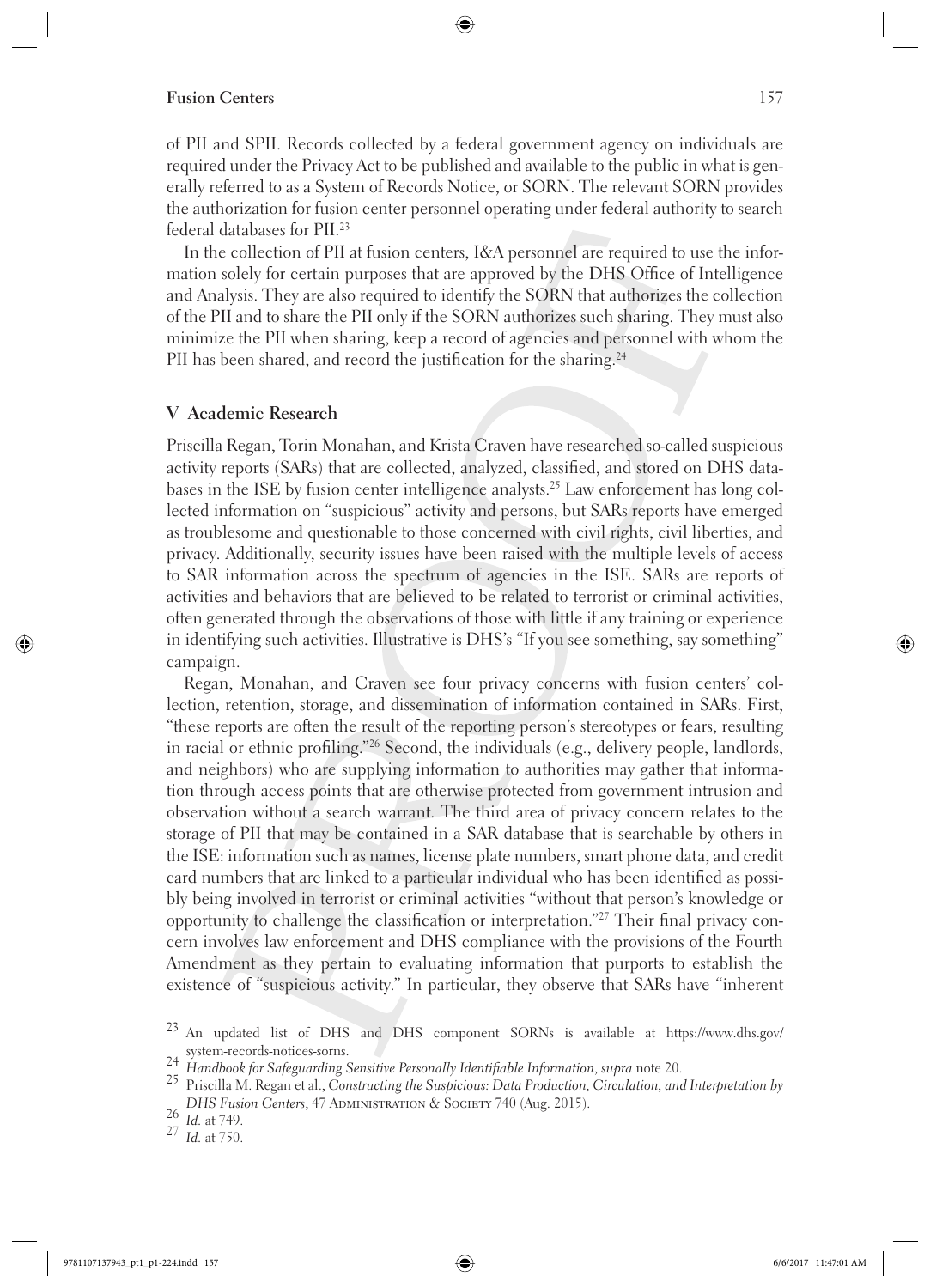limitations" in that they "fundamentally . . . remain tips, based on the impressions of individuals – ordinary citizens, service personnel, commercial employees, and law enforcement – who make a judgment that something seems 'suspicious' and are motivated to report the activity."<sup>28</sup> According to these authors, the information aggregation and analysis process generally fails to scrutinize these sources with the constitutional rigor courts would apply when assessing whether information from these sources is sufficient to provide grounds for a finding of reasonable suspicion.

⊕

Further, there is the definitional problem of what actually constitutes "suspicious" activities. " The Congressional Research Service has reported that among the activities that have been labeled as suspicious are the following "suspect actions":

 Uses binoculars or cameras, takes measurements, takes pictures or video footage, draws diagrams or takes notes, pursues specific training or education that indicate suspicious motives (flight training, weapons training, etc.), espouses extremist views.<sup>29</sup>

 According to the 2014 National Network of Fusion Centers Final Report, " the percentage of Suspicious Activity Reporting submitted by fusion centers that resulted in the initiation or enhancement of a Federal Bureau of Investigation (FBI) investigation increased from 3.3 percent in 2013 to 5.5 percent in 2014."<sup>30</sup> Critics who call into question the value of the SARs in identifying potential terrorist related activity may be justifiably concerned that the FBI is discounting almost 95 percent of State, Local, Tribal, and Territorial (SLTT) fusion center suspicious activity report submissions as not having any investigatory value. The report offers what is perhaps a weak qualification: "The Nationwide Suspicious Activity Reporting Initiative continues to mature."<sup>31</sup>

 Torin Monahan and Neal Palmer analyzed media reports on DHS fusion centers from 2002 to 2008 in order to understand the evolving roles and functions that emerged for the nascent multijurisdictional intelligence gathering agencies in the aftermath of the 9/ 11 attacks and the War on Terror.<sup>32</sup> Having originally been established to gather intelligence related to potential terrorist activities, most fusion centers had morphed into more traditional law enforcement oriented criminal intelligence gathering entities. This "all crimes and all hazards" model reported on activities that had, at best, a tenuous connection to terrorism.<sup>33</sup>

 These authors discovered three major problems plaguing fusion centers – problems that, it will be argued further in this chapter, have remained chronic to the present. The first category of concern, according to Monahan and Palmer, lies in the overall ineffectiveness of fusion centers. Operating expenses for fusion centers are shared between state and local governments and DHS. DHS grants funnel federal funds that are frequently directed at terrorist threats that are not specified or national issues that are unrelated to

<sup>&</sup>lt;sup>28</sup> *Id.* at 757.

<sup>29</sup> Jerome P. Bjelopera, *Terrorism Information Sharing and the Nationwide Suspicious Activity Report Initiative: Background and Issues for Congress*, CONGRESSIONAL RESEARCH SERVICE, 8 (Dec. 28, 2011),

https://www.fas.org/sgp/crs/intel/R40901.pdf.<br>30 *2014 National Network of Fusion Centers Final Report*, DEPARTMENT OF HOMELAND SECURITY, iv (2015), https:// www.archives.gov/ isoo/ oversight- groups/ sltps- pac/ national- network- of- fusion- centers- 2014

 $31 \frac{\text{pdf.}}{\text{Id. at v.}}$ 

<sup>&</sup>lt;sup>32</sup> Torin Monahan & Neal A. Palmer, *The Emerging Politics of DHS Fusion Centers*, 40 SECURITY DIALOGUE 617 (Dec. 2009 ). 33 *Id* . at 625.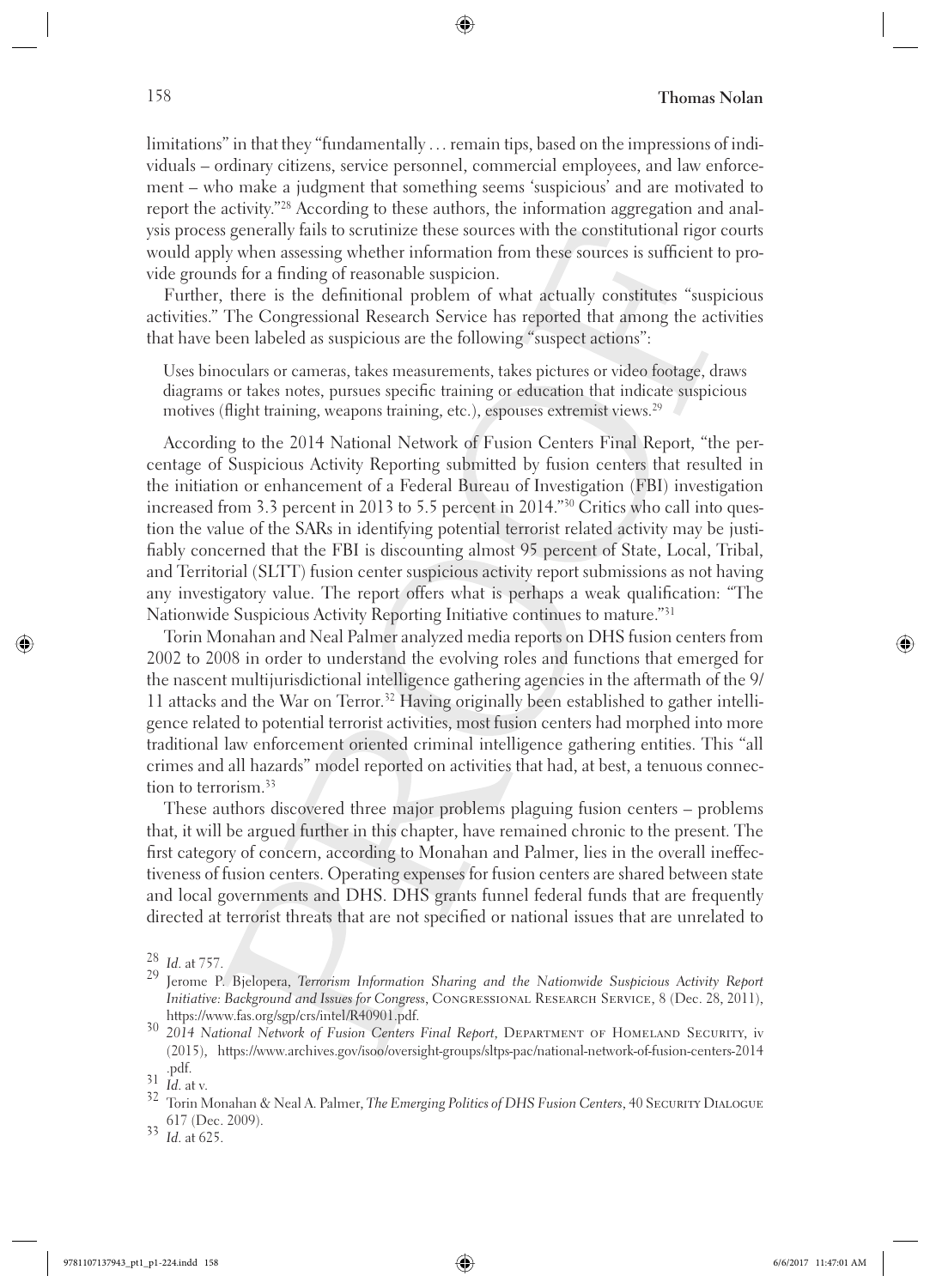local or state issues in a particular area. "In 2007, for instance, Massachusetts received funding that required the state to develop a plan for responding to improvised explosive devices (IEDs), even though local and state authorities had no existing intelligence pointing to such a threat."<sup>34</sup>

⊕

 Monahan and Palmer argue that fusion centers could be more effective if states had more say in how allocated funds were used. DHS funding mandates contribute to fusion center ineffectiveness. For example, " on the West Coast, authorities were charged with developing hurricane-evacuation plans in reaction to the muddled government response to Hurricane Katrina on the Gulf Coast, even though states in the West face little danger from hurricanes."<sup>35</sup>

 State and local authorities also complain that federal resources are not being directed where they are needed, and thus represent unfunded mandates. For example, " medically related projects, such as mass-casualty response and hospital-patient tracking in the event of an attack, were bypassed in a Virginia grant application to the DHS to the chagrin of hospital representatives."36

 A second issue of concern regarding fusion centers for Monahan and Palmer is mission creep, which is the extension of the activities of fusion centers in intelligence gathering related to terrorist activities to an "all crimes, all threats, all hazards" model that gathers intelligence related to gangs, drugs, human trafficking, computer fraud, racketeering, and organized crime – all tenuously related to the original mandate in the establishment of fusion centers. The authors observe that

 the way fusion centers are organized also appears to encourage mission creep. Minimal guidelines at the federal level mean that fusion centers develop with different foci and different organizational emplacements. Because police personnel and other employees at fusion centers draw upon their local contexts and perceptions of need, this has led to greater police involvement in counter- terrorism development, as well as to police agencies utilizing counter-terrorism tools against more traditional crimes.<sup>37</sup>

A final issue of concern raised in this research is the one most frequently cited regarding fusion centers and the activities they routinely engage in: widespread, extensive, and ubiquitous surveillance. Surveillance and the pervasive practice, across the spectrum of fusion center tradecraft, of collecting, analyzing, storing, and disseminating untold amounts of information and data on private individuals and groups is of paramount concern to observers and critics. The potential for the violation of the civil rights and civil liberties as well as the privacy of individuals and groups engaging in constitutionally protected activities cannot be overstated.

 The embedding of corporate and private security personnel in fusion centers only adds to this concern, particularly when these individuals are not vetted properly or lack requisite government security clearances. 38 Further, Monahan and Palmer emphasize that

 the range of people who now have access to sensitive information, and the expansion of access to people who previously did not have access to files without concurrent ethics

<sup>34</sup> *Id.* at 622.<br><sup>35</sup> *Id.* <sup>35</sup>*Id* . 36 *Id* . 37 *Id* . at 626. 38 *Id* . at 623.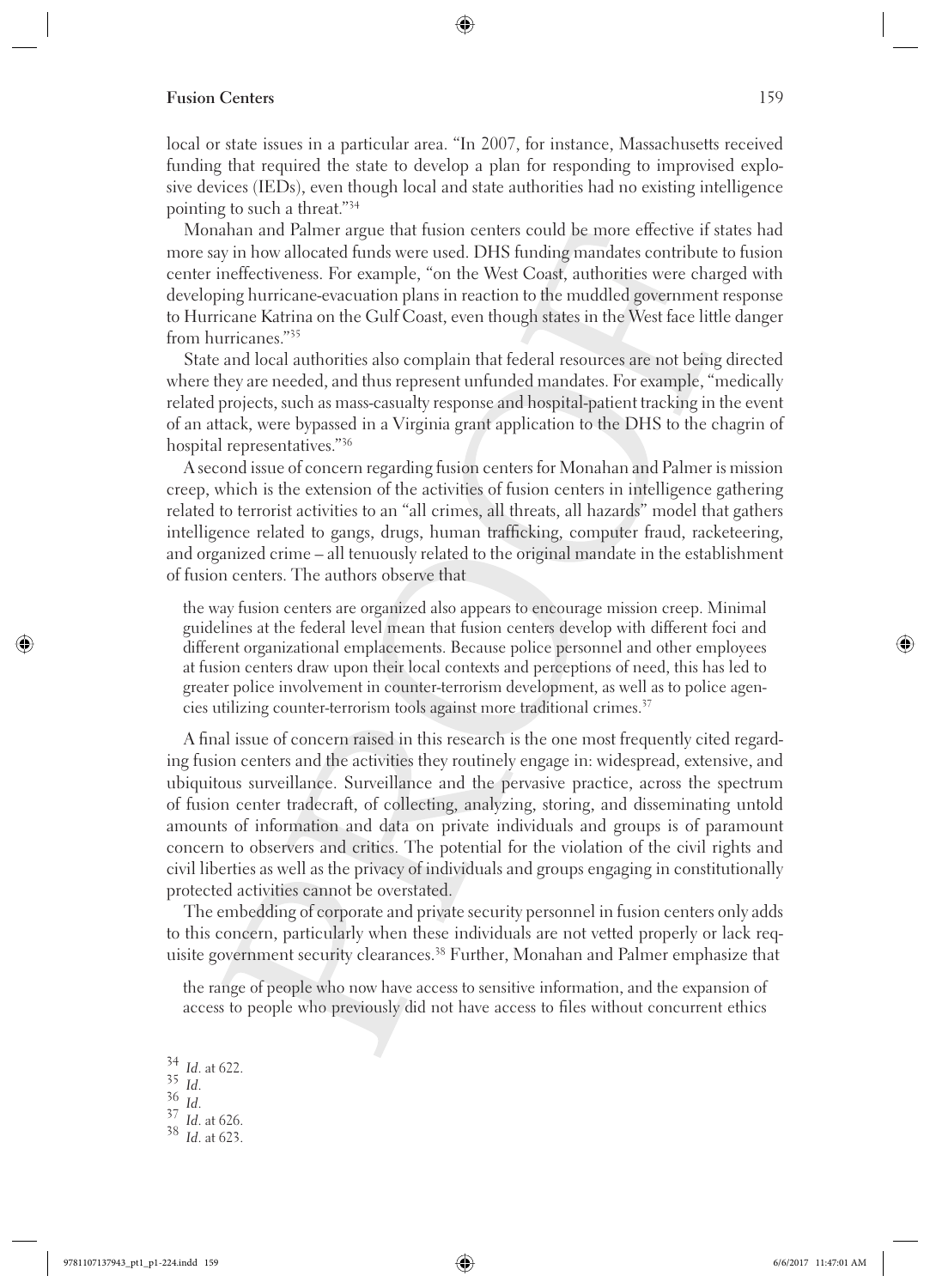guidelines, particularly at local and state levels, provides further credence to fears of intelligence abuse and privacy violations. 39

⊕

 Priscilla Regan and Torin Monahan (2014) examined the issue of accountability given the multiple layers of jurisdictional authority that exist in fusion centers: federal, state, regional, county, tribal, and local.<sup>40</sup> They sought answers to two primary questions: "What types of information sharing are occurring with – or enabled by – fusion centers?" and "What factors contribute to the information- sharing practices of fusion centers?"<sup>41</sup> These authors point to the uniqueness of each of the fusion centers examined and the lack of governing federal policies regarding staffing, organizational structure, or the responsibilities of the various agencies staffing the fusion centers. Thus, no two are alike. They did find that most of the fusion centers studied were controlled by state or local law enforcement agencies. "Most fusion centers in our study emerged from a law enforcement context, are directed by someone with law enforcement background, are co-located with local law enforcement entities, and focus on local law enforcement activities."<sup>42</sup>

 Personnel assigned to fusion centers vary considerably from state to state, although all centers in the study had DHS and FBI personnel assigned. Some fusion centers had CBP, ATF, DEA, and ICE agents assigned to them.

 But the great majority of staff at the fusion centers were from local law enforcement, with other staff from a range of state agencies such as public health, corrections, parole and probation, fire, emergency management, environmental protection, highway, and gaming and fishing.<sup>43</sup>

 This organizational model most closely resembles " opportunistic (or dispersed) federalism . . . where hierarchical notions are de- emphasized and instead the focus is on more flexible collaborations involving many parties with different roles and responsibilities determining goals, priorities, and implementation regimes."<sup>44</sup> Thus, in order to forge a productive and functioning collaboration among federal, state, county, local, and tribal (mostly law enforcement) entities, a "top down," vertical, and hierarchical organizational model was seen as counterproductive to the cooperation, lateral communication, and sharing seen necessary to "fuse" and synthesize intelligence.

What suffered in the trade-off, according to Regan and Monahan, was accountability. Fusion centers have been criticized for having little transparency, public or private oversight, or accountability. They have also been cited for failing to share available information with agencies having a clear operational interest in relevant intelligence. This was made clear in the aftermath of the bombing attack at the Boston Marathon on April 15, 2013, when it was revealed that the FBI had investigated one of the bombers but had failed to share this information with state or local authorities. The Boston Regional Intelligence Center (BRIC), a "recognized" fusion center, and part of the Joint Terrorism

↔

<sup>39</sup> *Id* . at 629.

<sup>&</sup>lt;sup>40</sup> Priscilla Regan and Torin Monahan, *Fusion Center Accountability and Intergovernmental Information Sharing* , 44 Publius 475 ( 2014 ). 41 *Id* . at 478.

<sup>42</sup> *Id* . at 480.

<sup>43</sup> *Id* . at 481.

<sup>44</sup> *Id* . at 477.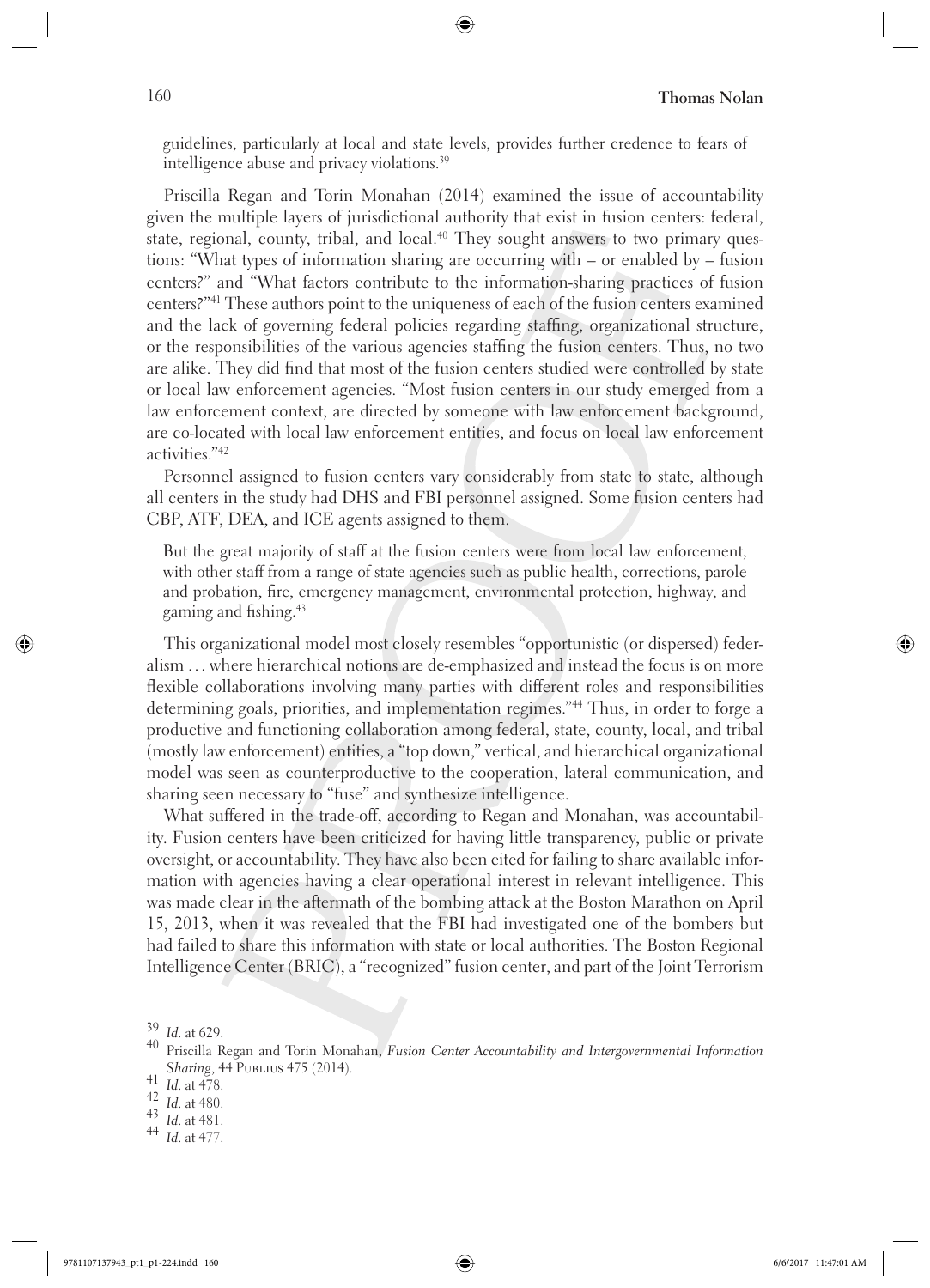Task Force (JTTF)), prepared a threat assessment of the marathon that revealed no discernible terrorist threat, despite having FBI personnel assigned.

⊕

 Regan and Monahan conclude that there is little managerial control of fusion centers at the DHS level and little substantive guidance provided to fusion centers nationwide. The attempt by DHS "to strengthen the role of the national government in relation to that of state and local government . . . has been unsuccessful " as a result of resistance by state and local government, the complex and nuanced relationships among personnel and the agencies staffing fusion centers, and the history of the interaction among law enforcement agencies at the federal, state, and local levels. 45 The authors call for some measure of "shared professional norms" in order for fusion centers to be successful in the future. Since fusion centers are dominated by local law enforcement, with its long tradition of local control over training, funding, priorities, staffing, and organization, such sharing of professional norms seems unlikely. And without such sharing "the collaborating units that constitute fusion centers will not be able to establish a common means of achieving accountability."<sup>46</sup>

## **VI Accountability and Performance**

 A 2012 report from the U.S. Senate Permanent Subcommittee on Investigations found that fusion centers nationwide had largely failed to deliver any useful intelligence relating to terrorist- related activities and that the centers frequently violated civil rights and civil liberties protections in collecting information on individuals and groups. The report also concluded that DHS and the fusion centers resisted congressional oversight and often wasted tax dollars. According to the Senate report, " The Department of Homeland Security estimates that it has spent somewhere between \$289 million and \$1.4 billion in public funds to support state and local fusion centers since 2003, broad estimates that differ by over \$1 billion."<sup>47</sup>

The Senate investigation found that DHS intelligence officers assigned to state and local fusion centers produced intelligence of "uneven quality" that was "oftentimes shoddy, rarely timely, sometimes endangering citizens' civil liberties and Privacy Act protections, occasionally taken from already-published public sources, and more often than not unrelated to terrorism."<sup>48</sup> The investigation also sharply questioned the DHS oversight of expenditures at state and major urban area fusion centers, finding that in five of the fusion centers examined, federal funds were used to purchase dozens of flat screen TVs, two sport utility vehicles, cell phone tracking devices, and other surveillance equipment unrelated to the analytical mission of an intelligence center.<sup>49</sup>

The two-year investigation sought answers to three basic questions regarding the operation of the fusion centers: Did DHS coordinate with the fusion centers to obtain useful intelligence that it then shared with relevant and affected federal, state, and local

 $\frac{45}{46}$  *Id.* at 494.

<sup>&</sup>lt;sup>47</sup> U.S. SENATE PERMANENT SUBCOMMITTEE ON INVESTIGATIONS, FEDERAL SUPPORT FOR AND Involvement in State and Local Fusion Centers, 1 (Oct. 3, 2012), https:// www.hsgac.senate.gov/ subcommittees/investigations/media/investigative-report-criticizes-counterterrorism-reporting-waste-atstate- and- local- intelligence- fusion- centers . 48 *Id* . 49 *Id* .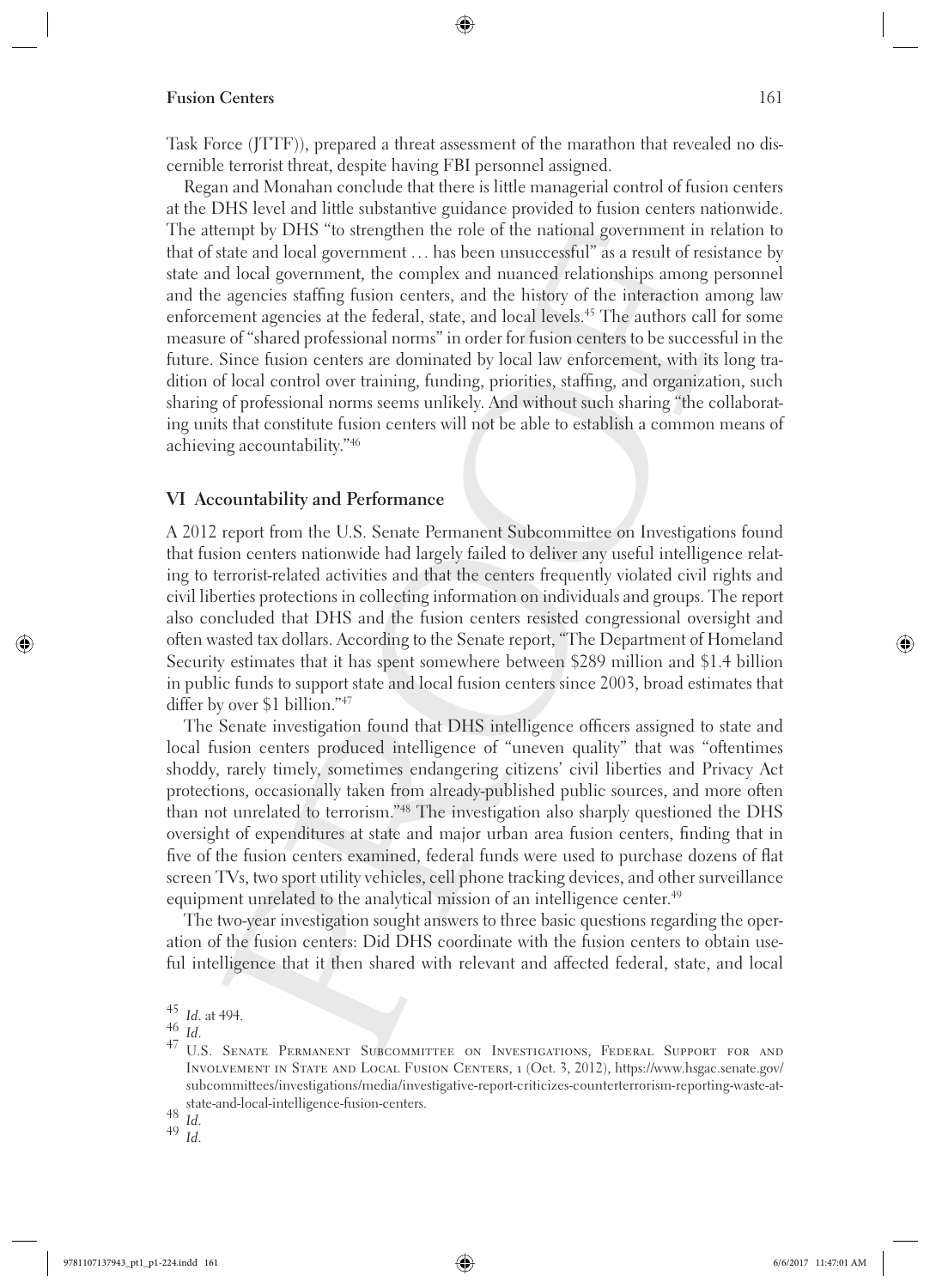agencies? Did DHS effectively oversee the distribution of federal funds to the fusion centers? And were the fusion centers effective in collecting timely and accurate intelligence relating to counterterrorism activities? In response to the first question, the subcommittee found that "DHS's involvement with fusion centers appeared not to have yielded timely, useful terrorism-related intelligence for the Federal intelligence community."<sup>50</sup> As to the second issue, the Senate investigation revealed that "DHS did not adequately monitor the amount of funding it directed to support fusion centers."<sup>51</sup> As for the third question posed, the investigation reported that "many centers didn't consider counterterrorism an explicit part of their mission, and Federal officials said some were simply not concerned with doing counterterrorism work."<sup>52</sup>

⊕

In response to a request from Congress, the General Accounting Office conducted a performance audit of DHS fusion centers in 2014 and reported the following. In 2010, the fusion centers, in collaboration with DHS and DOJ, established a set of four criteria to evaluate the performance of fusion centers called the " Baseline Capabilities for State and Major Urban Area Fusion Centers." The criteria (or capabilities) were (1) receive (meaning the ability to receive classified and unclassified information from federal partners); (2) analyze (meaning the ability to conduct relevant threat assessment from the intelligence received; (3) disseminate (meaning the ability to disseminate and distribute threat information throughout the jurisdiction to affected agencies); and (4) gather (meaning the ability to receive information locally, conduct threat assessments, and to prepare intelligence products for distribution).

The 2014 audit reported that an assessment conducted in 2013 on the identified baseline capabilities found that "the average overall capability score reported for the National Network was 91.7 out of 100.... This score represents an improvement of about 3 points from the 2012 average score of 88.4 and continues an upward trend from the average national score of 76.8 identified in 2011."<sup>53</sup> Thus, the GAO found continued improvement for the four identified baseline capabilities, but raised questions as to the score's applicability to the wide range of other functions performed at fusion centers, particularly since the responsibilities, functions, and duties of fusion centers vary considerably from jurisdiction to jurisdiction. The GAO called for the inclusion of other performance measures in future iterations of the assessment process, particularly as they relate to planning and subsequent outcomes.

What the GAO audit identified as an area of concern was that "FEMA could not reliably report on the amount of federal grants used to support centers, which is needed to help inform future investment decisions."<sup>54</sup> The Federal Emergency Management Agency (FEMA) is the lead DHS component responsible for the distribution of funds through the HSGP to the fusion centers. The audit found that in 2012 numerous states had at least \$60 million in grant funds with accounting questions. Congress and many other officials, as well as the media, have called into question the disbursement of funds through the HSGP and state and local sources to the fusion centers.

 $\frac{50}{51}$  *Id.* at 8.<br> $\frac{51}{1}$  *Id.* 52 *Id.*<br>53 GAO-15–155, *supra*, note 5, at 11.<br>54 *Id* 

↔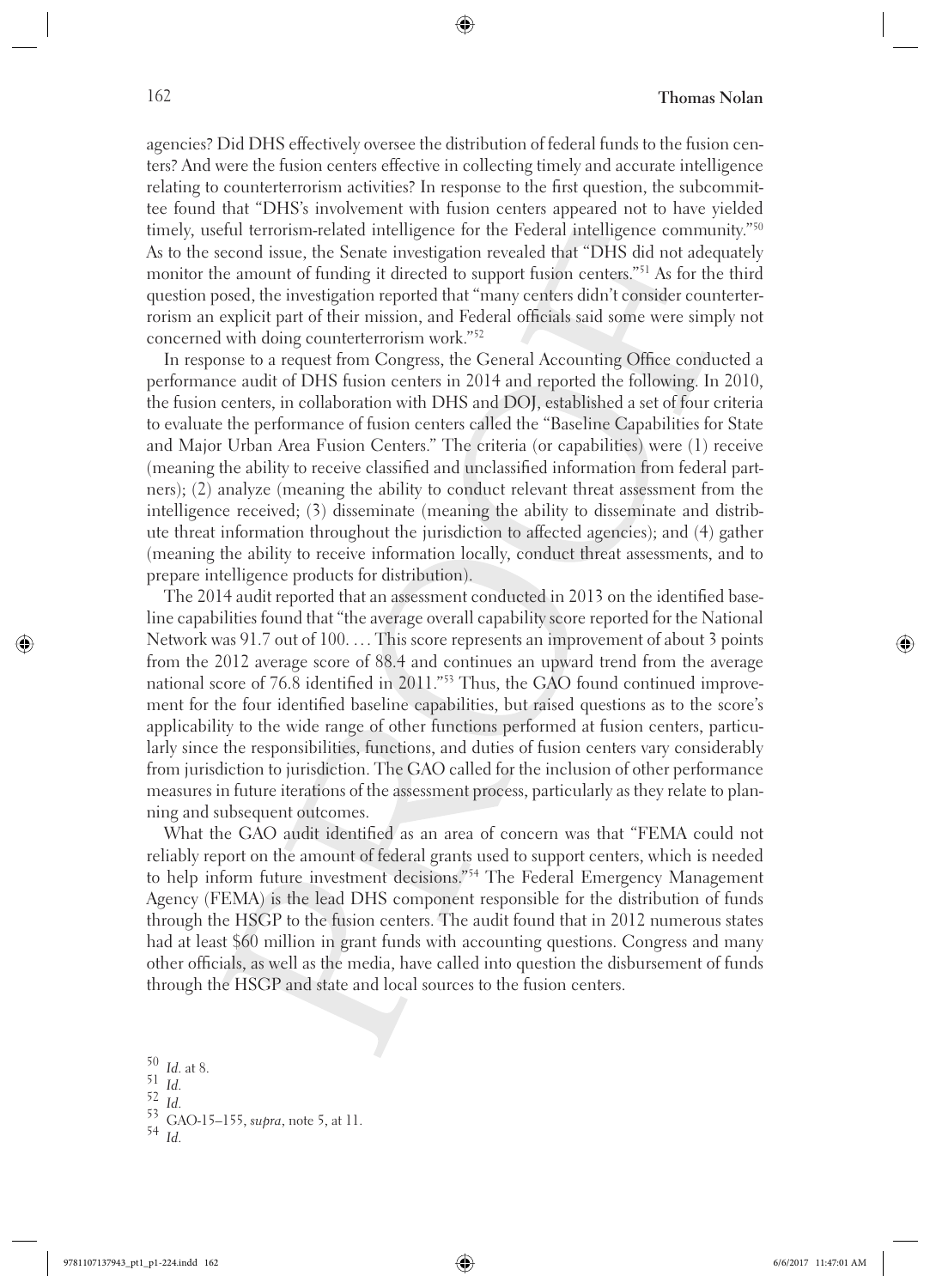According to the 2014 National Network of Fusion Centers Final Report, fusion centers received an average score of 96.3 out of 100 in the Fusion Center Performance Program (FCPP), a self-assessment tool that "evaluates fusion centers' achievement of capabilities critical to the fusion process. It also strives to ensure functional consistency across the National Network, regardless of the fusion center size, scope, geography, or mission."<sup>55</sup> The average FCPP score in 2013 was 91.7, and DHS points to this increase as evidence of the increased effectiveness of fusion centers.

⊕

 The 2014 National Network of Fusion Centers Final Report also described the primary missions of centers as "counterterrorism" and "all-crimes" in 96.2 percent of fusion centers and "all-hazards" in 73.1 percent of fusion centers.<sup>56</sup> Additionally, almost threequarters of SLTT fusion centers have an "all hazards" mission that includes areas such as fish and wildlife; chemical, biological, nuclear, and radiological threats; critical infrastructure; health care and public health; and tribal, emergency management, and maritime security. 57

# **VII Questions about Efficacy, Privacy, and Compliance with Civil Rights and Civil Liberties Protections**

 Jason Barnosky , writing for the Brookings Institute , described the evolution of fusion centers from their initial stated mission of counterterrorism related intelligence gathering to one in which intelligence pertaining to nonterrorist threats such as criminal activity and natural disasters is collected, analyzed, and disseminated. 58 He observed the value potential for fusion centers' adoption of responsibilities in this area and the nationwide network of fusion centers' ability to channel information directly to the federal government as well as to affected local and regional communities. Barnosky also cited the benefit to state and major urban area fusion centers in having the support of more than three hundred representatives of the DEA, FBI, TSA, and the DHS Office of Intelligence and Analysis assigned to duties at the centers. He did acknowledge that problems with FEMA oversight of federal funds distributed to fusion centers continue to plague fusion centers. Barnosky also agreed with other observers who have criticized the fusion centers for deficiencies in adhering to privacy policies and respecting civil rights and civil liberties protections when collecting information on individuals and groups.

The American Civil Liberties Union (ACLU) filed a lawsuit in July of 2014 in California challenging the SAR program at fusion centers on behalf of five plaintiffs who " were all engaging in innocuous, lawful, and in some cases First Amendment – protected activity, such as photographing sites of aesthetic interest, playing video games, and waiting at a train station."<sup>59</sup> In that case, a federal judge ruled that the federal government

<sup>&</sup>lt;sup>55</sup> 2014 National Network of Fusion Centers Final Report, supra note 30, at iv.<br><sup>56</sup> By 2016, virtually all of the state, local, tribal, and territorial fusion centers had adopted an "all crimes"

mission in addition to their original mandate: counterterrorism.<br>
57 2014 National Network of Fusion Centers Final Report, supra note 30, at 10.<br>
58 Fusion Centers: What's Working and What Isn't, BROOKINGS INSTITUTE (Mar.

 <sup>.</sup>brookings.edu/ blogs/ fi xgov/ posts/ 2015/ 03/ 17- fusion- centers- barnosky . 59 *Gill v. DOJ – Challenge to Government ' s Suspicious Activity Reporting Program* , American Civil LIBERTIES UNION, 1 (July 11, 2014), https://www.aclu.org/cases/gill-v-doj-challenge-governmentssuspicious- activity- reporting- program?redirect=national- security/ gill-v-doj-challenge-governments suspicious-activity-reporting-program.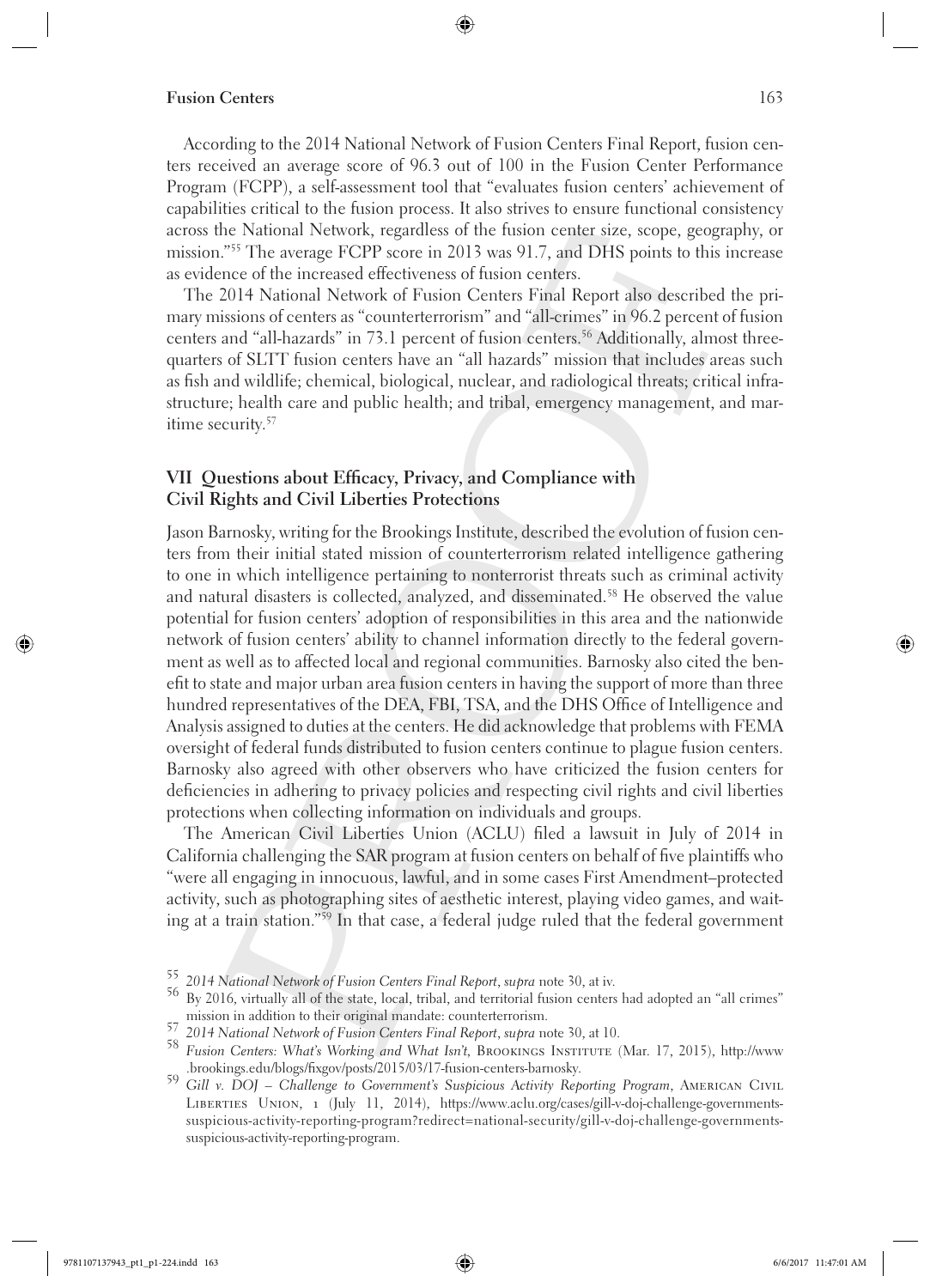will have to produce information regarding the SAR program and to defend the practice and its legality in a public court proceeding, something that the ACLU has long sought. Earlier court decisions regarding SARs had largely shielded the government and fusion centers from having to defend the program publicly and from having to disclose information regarding SAR practices, which shroud the program in secrecy. Julia Harumi Mass, writing for the ACLU, notes that because "the government's loose standards define practically anything as suspicious, SARs end up targeting innocent, First Amendment– protected conduct and inviting racial and religious profiling."<sup>60</sup>

⊕

 Fusion centers have engaged in the collection of information on individuals and groups and have been criticized for having strayed from an " all crimes " and " all hazards " mission to monitoring protests such as " Occupy " events that took place in scores of locations across the United States beginning in 2011. The *New York Times* obtained more than 4000 pages of documents in 2014 through Freedom of Information Act (FOIA) requests and discovered that, in Washington, " officials circulated descriptions of plans in Seattle for an anti-consumerist flash mob to dance to the rock anthem 'Invincible'." The Boston Regional Intelligence Center, one of the most widely recognized centers in the country, issued scores of bulletins listing hundreds of events including a protest of " irresponsible lending practices," a food drive, and multiple "yoga, faith & spirituality" classes. 61

 Fusion center responses to Occupy activities and other public gatherings varied from one location to another, as do many of the intelligence gathering activities across the spectrum of the seventy-eight fusion centers nationwide, resulting in a lack of consistency and uniformity in the gathering of information that critics often cite as evidence of flawed and inconsistent policies and practices. Supporters of local and regional variations in information gathering practices counter, however, that issues and mandates vary considerably across the spectrum of information gathering areas, and that such divergence in practice is solid intelligence gathering tradecraft.

 According to the *New York Times* , the Delaware fusion center, in responding to an inquiry regarding its monitoring of Occupy protests, said, " Our fusion center has distanced itself from the movement because of 1st Amendment rights and because we have not seen any criminal activity to date."<sup>62</sup> Meanwhile, in Milwaukee, officials reported that a group intended to sing holiday carols at "an undisclosed location of 'high visibility.' " "In Tennessee, an intelligence analyst sought information about whether groups concerned with animals, war, abortion or the Earth had been involved in protests."<sup>63</sup>

 Other critics have questioned the role that the federal government is playing in local law enforcement operations in assigning federal law enforcement personnel and federal intelligence analysts to fusion centers and in providing the majority of funding for what are essentially state and local police department information "fishing" expeditions. Julian Sanchez, in writing for the Cato Institute about fusion centers, found it "absurd" that " the federal government is throwing ' homeland security ' funds at institutions that,

<sup>60</sup> *This Secret Domestic Surveillance Program Is About to Get Pulled Out of the Shadows* , American CIVIL LIBERTIES UNION, 1 (Feb. 25, 2015), https://www.aclu.org/blog/speakeasy/secret-domestic-

surveillance-program-about-get-pulled-out-shadows.<br><sup>61</sup> Colin Moynihan, *Officials Cast Wide Net in Monitoring Occupy Protests*, N.Y. Times (May 22, 2014), at A12.

 $\begin{array}{c} 62 \\ 63 \end{array}$  *Id* .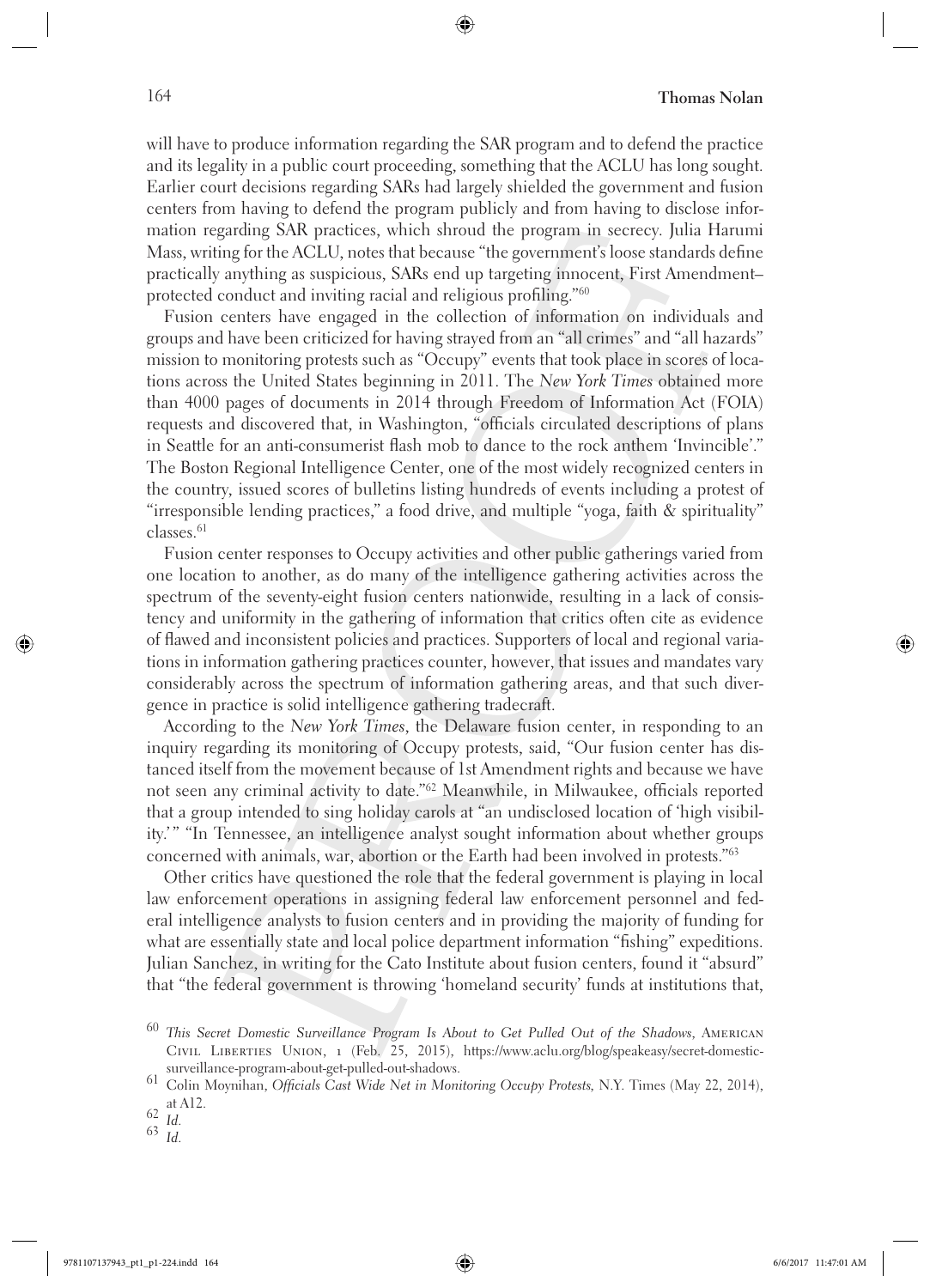having proven hilariously incapable of making any contribution to counterterror efforts, instead busy themselves trawling Google for information about political rallies."<sup>64</sup>

⊕

 Critics of fusion centers have also questioned the secrecy surrounding operational practices and policies in the data collection, intelligence analysis, and product dissemination enterprise at fusion centers. Michael German, writing for the Brennan Center for Justice, observed that "the excessive secrecy shrouding intelligence activities means Americans have little public information from which to evaluate whether the intelligence enterprise is worth the investment."<sup>65</sup>

 In 2013, the Brennan Center for Justice issued a report on information sharing by law enforcement at the federal, state, and local levels, entitled " National Security and Local Police." The center conducted a study of nineteen fusion centers that were affiliated with sixteen "major police departments" and fourteen Joint Terrorism Task Forces (JTTFs). The report followed the April 15, 2013, terrorist attack at the Boston Marathon and the revelation that the FBI had investigated one of the bombers, Tamerlan Tsarnaev , and may not have shared that information with the local fusion center, the Boston Regional Intelligence Center (BRIC). What the report " found was organized chaos – a sprawling, federally subsidized, and loosely coordinated system designed to share information that is collected according to varying local standards."<sup>66</sup> Finding "serious flaws" that "may jeopardize both our safety and our civil liberties," the Brennan Center discovered an information sharing system plagued by an inability to engage effectively in even basic intelligence collection, analysis, and sharing. The center found that:

- 1. Information sharing among agencies is governed by inconsistent rules and procedures that encourage gathering useless or inaccurate information. This poorly organized system wastes resources and also risks masking crucial intelligence.
- 2. As an increasing number of agencies collect and share personal data on federal networks, inaccurate or useless information travels more widely. Independent oversight of fusion centers is virtually non-existent, compounding these risks.
- 3. Oversight has not kept pace, increasing the likelihood that intelligence operations violate civil liberties and harm critical police-community relations.<sup>67</sup>

The Brennan Center study called for a "fundamental overhaul of the standards for collecting and sharing intelligence and an oversight upgrade."<sup>68</sup> It observed, "We need a consistent, transparent standard for state and local intelligence activities," and "State and local governments should require police to have reasonable suspicion of criminal activity before collecting, maintaining, or disseminating personal information for intelligence purposes. The same rules should apply for data shared on federal networks and databases."<sup>69</sup> In advocating "stronger oversight," the center suggested, "Elected officials

<sup>&</sup>lt;sup>64</sup> *Your Homeland Security Dollars At Work: Tracking 'Occupy,' CATO INSTITUTE, 1 (May 23, 2014), http://*<br>www.downsizinggovernment.org/our-homeland-security-dollars-work-tracking-occupy.

<sup>&</sup>lt;sup>65</sup> The U.S. Intelligence Community Is Bigger Than Ever, but Is It Worth It? BRENNAN CENTER FOR JUSTICE, 1 (February 6, 2015), http://www.brennancenter.org/analysis/does-1-trillion-national-security-

enterprise-actually-make-us-safer.<br>66 Michael Price, *National Security and Local Police*, New York: BRENNAN CENTER FOR JUSTICE AT NEW YORK UNIVERSITY SCHOOL OF LAW, 1 (Dec. 10, 2013), http://www.brennancenter.org/sites/default/ fi les/ publications/ NationalSecurity\_ LocalPolice\_ web.pdf . 67 *Id* . 68 *Id* . 69 *Id* .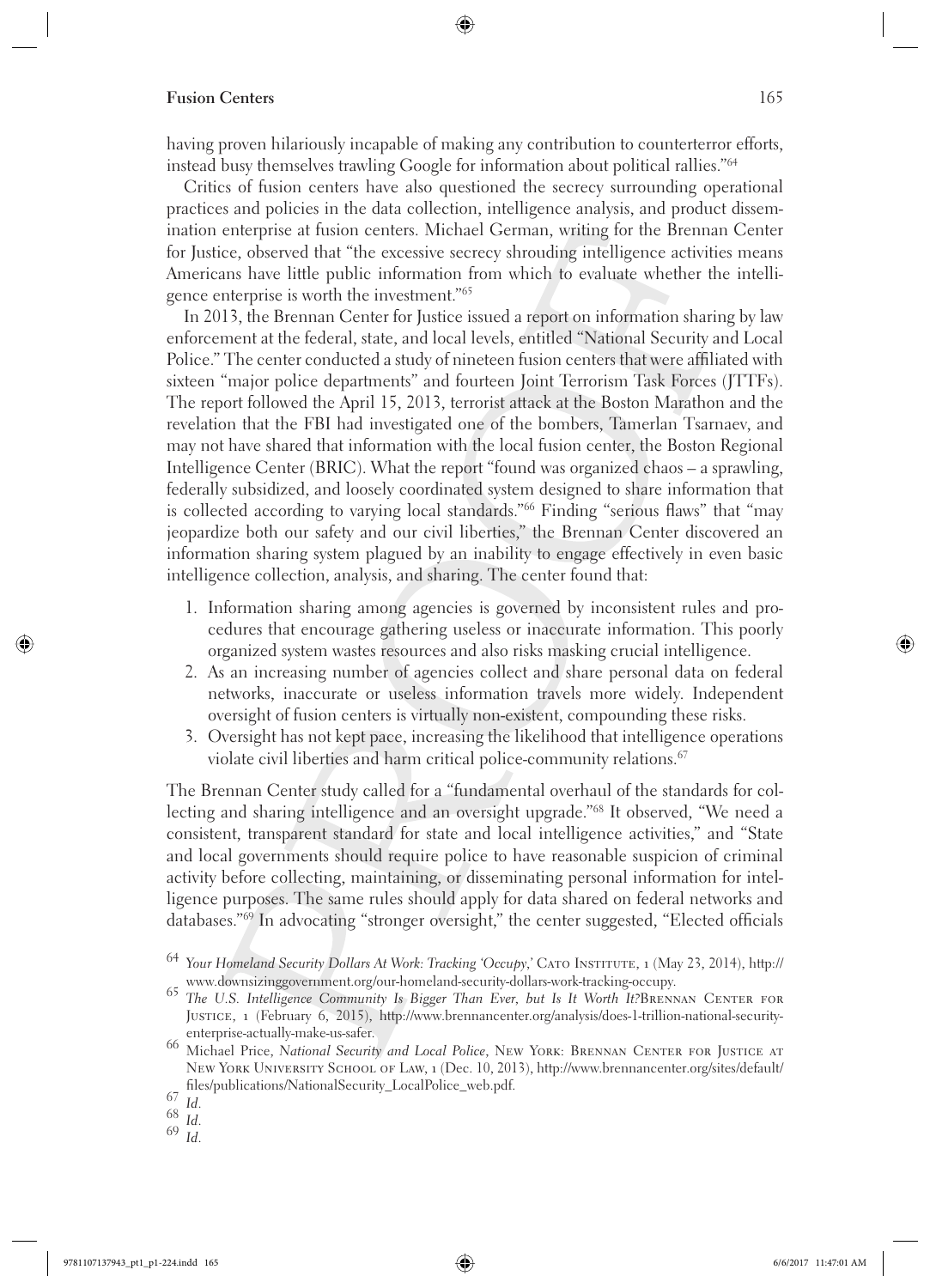should consider establishing an independent police monitor, such as an inspector general. Fusion centers should be subject to regular, independent audits as a condition of future federal funding."<sup>70</sup>

⊕

 The Electronic Privacy Information Center (EPIC) raised concerns beginning in 2008 regarding privacy issues at fusion centers. EPIC discovered a " Memorandum of Understanding" (MOU) between the Virginia Fusion Center and the Federal Bureau of Investigation that bound the Virginia Fusion Center not to disseminate " FBI information extracted from investigative and intelligence files ... outside the fusion center... or use as a basis for investigative or law enforcement activity by Fusion Center partners without the approval of the FBI Fusion Center representative."<sup>71</sup> The MOU further provided that with respect to any "request(s) for information under the Freedom of Information Act, the Privacy Act, or a Congressional inquiry, such disclosure may only be made after consultation with the FBI."72

In a lawsuit filed by EPIC in Virginia, the Virginia court ruled that the Virginia State Police must provide all documents related to the MOU in response to EPIC's Freedom of Information Act (FOIA) request, thus affirming EPIC's contention that fusion centers are required to comply with FOIA requirements.

# **VIII Threat Assessments: Controversy and Condemnation**

 Fusion centers have attracted notoriety in the controversial dissemination of intelligence products that describe individuals and groups who are engaging in constitutionally protected activities as potentially dangerous extremists. One particularly noteworthy report prepared and circulated by the Missouri Information and Analysis Center (MIAC) in 2009, entitled "The Modern Militia Movement," described supporters of the presidential candidates Bob Barr, Ron Paul, and Chuck Baldwin – as evidenced by the display of bumper stickers or "political paraphernalia" – as "right-wing extremists."<sup>73</sup> The report also described members of so-called antiabortion groups and those displaying the Gadsden  $Flag<sup>74</sup>$  as militants and potential extremists. The report caused much embarrassment for the then– Missouri Governor Jay Nixon as well as the then– Secretary of Homeland Security Janet Napolitano until it was discredited and pulled from MIAC's Web site in March of 2009, having by then been widely circulated.

Similarly, also in 2009, the DHS's Office of Intelligence and Analysis released a threat assessment report through its " Extremism and Radicalization Branch " that categorized " groups and individuals that are dedicated to a single issue, such as opposition to abortion or immigration" as right-wing extremists.<sup>75</sup> The DHS threat assessment also stated

<sup>70</sup>*Id* . 71 *Memorandum of Understanding Between the Federal Bureau of Investigation and the Virginia Fusion*  Center, ELECTRONIC PRIVACY INFORMATION CENTER (2008), https://epic.org/privacy/virginia\_fusion/ 72 *Id.* at 5.

<sup>&</sup>lt;sup>73</sup> The Modern Militia Movement, MISSOURI INFORMATION ANALYSIS CENTER, 3-7 (2009), http://www

 <sup>.</sup>constitution.org/ abus/ le/ miac- strategic- report.pdf . 74 The Gadsden Flag is a symbol of the American Revolution dating to 1775. It depicts a coiled rattlesnake and the words "Don't Tread on Me."

<sup>75</sup> *Rightwing Extremism: Current Economic and Political Climate Fueling Resurgence in Radicalization and*  Recruitment, DEPARTMENT OF HOMELAND SECURITY, 2 (Apr. 7, 2009), http://fas.org/irp/eprint/rightwing .pdf.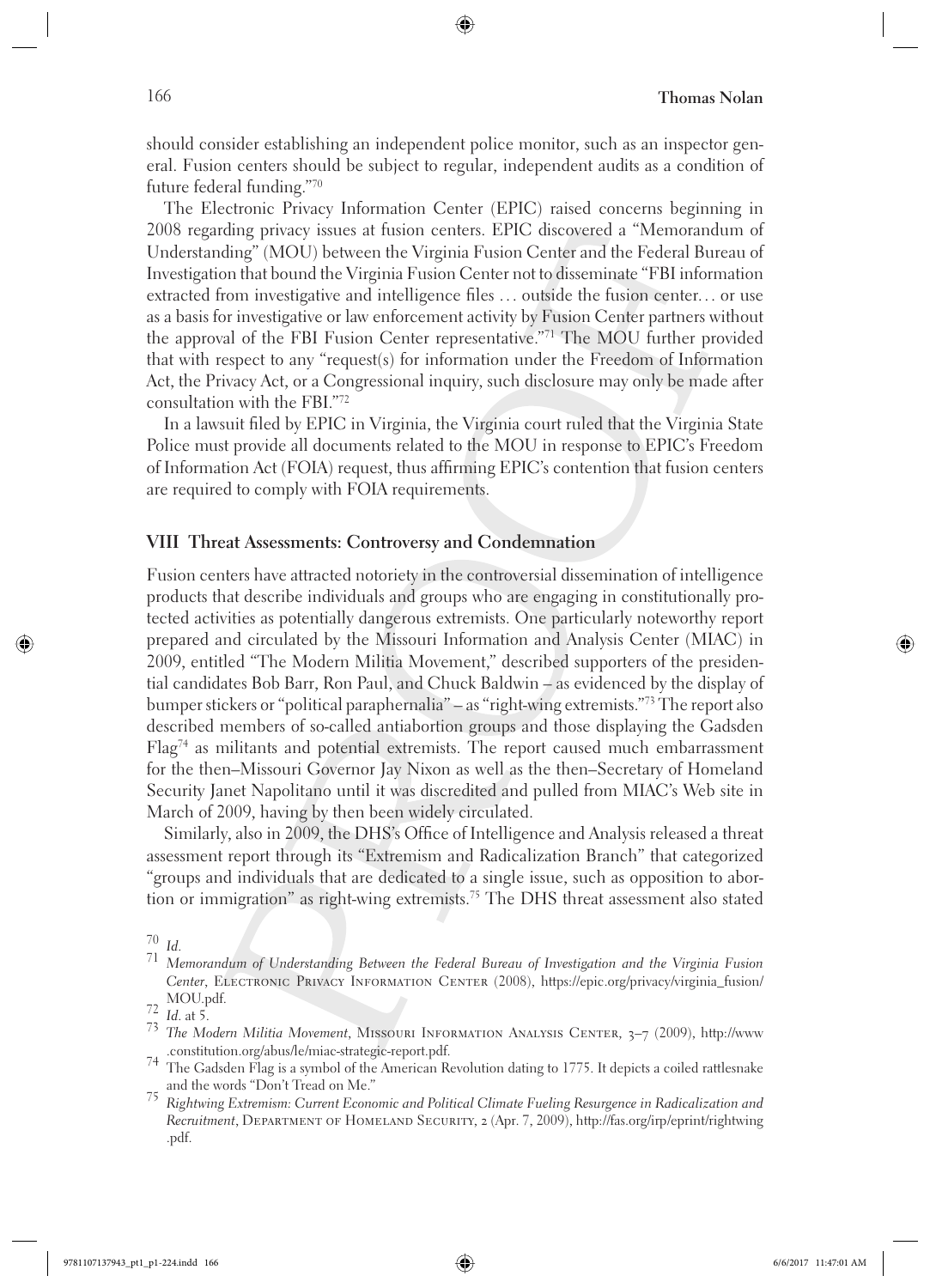that "the return of military veterans facing significant challenges reintegrating into their communities could lead to the potential emergence of terrorist groups or lone wolf extremists capable of carrying out violent attacks."76 This report was widely condemned by veterans groups and criticized by political leaders and the media, resulting in a public apology by Secretary Napolitano.

⊕

This threat assessment followed an earlier intelligence assessment by DHS's Office of Intelligence and Analysis (through its " Strategic Analysis Group, Homeland Environment and Threat Analysis Division") that described so-called as left-wing extremists those " animal rights and environmental extremists (that) seek to end the perceived abuse and suffering of animals and the degradation of the natural environment perpetrated by humans."<sup>77</sup> The report went on to describe what it labeled "anarchist extremists" as those who "generally embrace a number of radical philosophical components of anticapitalist, antiglobalization, communist, socialist, and other movements,"78 all otherwise known as political ideologies or beliefs that are protected under the First Amendment. Once again, DHS found itself under the glare of the public spotlight for disseminating controversial intelligence products that it believed might be shielded from public scrutiny through its printed admonition "For Official Use Only."

A 2009 "threat assessment" report compiled by the Virginia Fusion Center (VFC) linked the Muslim American Society and the Council on American Islamic Relations to the Muslim Brotherhood, a suspected Middle East terrorist organization, in its undocumented and unsubstantiated "suspected associations."<sup>79</sup> According to a "tip" received by the VFC, "there are indications the Virginia Commonwealth University chapter of the Muslim Student Association is a front organization for the MB (Muslim Brotherhood) and is possibly involved with terrorism financing and recruitment."<sup>80</sup> The VFC also cited "environmental or animal rights movements" as potential extremist threats, and in particular cited the "Garbage Liberation Front," which the threat assessment reported as engaging in "dumpster diving, squatting and train hopping."<sup>81</sup> The VFC assessment also described the Nation of Islam as posing a potential terrorist threat and linked the religious group to the "New Black Panther Party," which it described as "engaging in organiz[ing] demonstrations across the nation that [call] for black empowerment and civil rights but include inflammatory, racist commentary." According to the report, the group "is actively attempting to recruit college students." 82 Some see this as a training issue for fusion center analysts, one compounded by having intelligence analysts reporting to police commanders who have received little if any training in intelligence tradecraft.

 In February of 2016, following the shooting death of LaVoy Finicum by law enforcement officers in Oregon, and after a lengthy occupation of the Malheur Wildlife Refuge in Harney County by Finicum and others, the Utah Statewide Information and Analysis

<sup>76</sup>*Id* . 77 *Leftwing Extremists Likely to Increase Use of Cyber Attacks over the Coming Decade,* Department of HOMELAND SECURITY, 8 (Jan. 26, 2009), http://fas.org/irp/eprint/leftwing.pdf.<br>
78 *Id.* 2009 Virginia Terrorism Threat Assessment, VIRGINIA FUSION CENTER, 41 (2009), http://www.infowars

 <sup>.</sup>com/ media/ vafusioncenterterrorassessment.pdf . 80 *Id* . 81 *Id* . at 45.

<sup>82</sup> *Id* . at 49.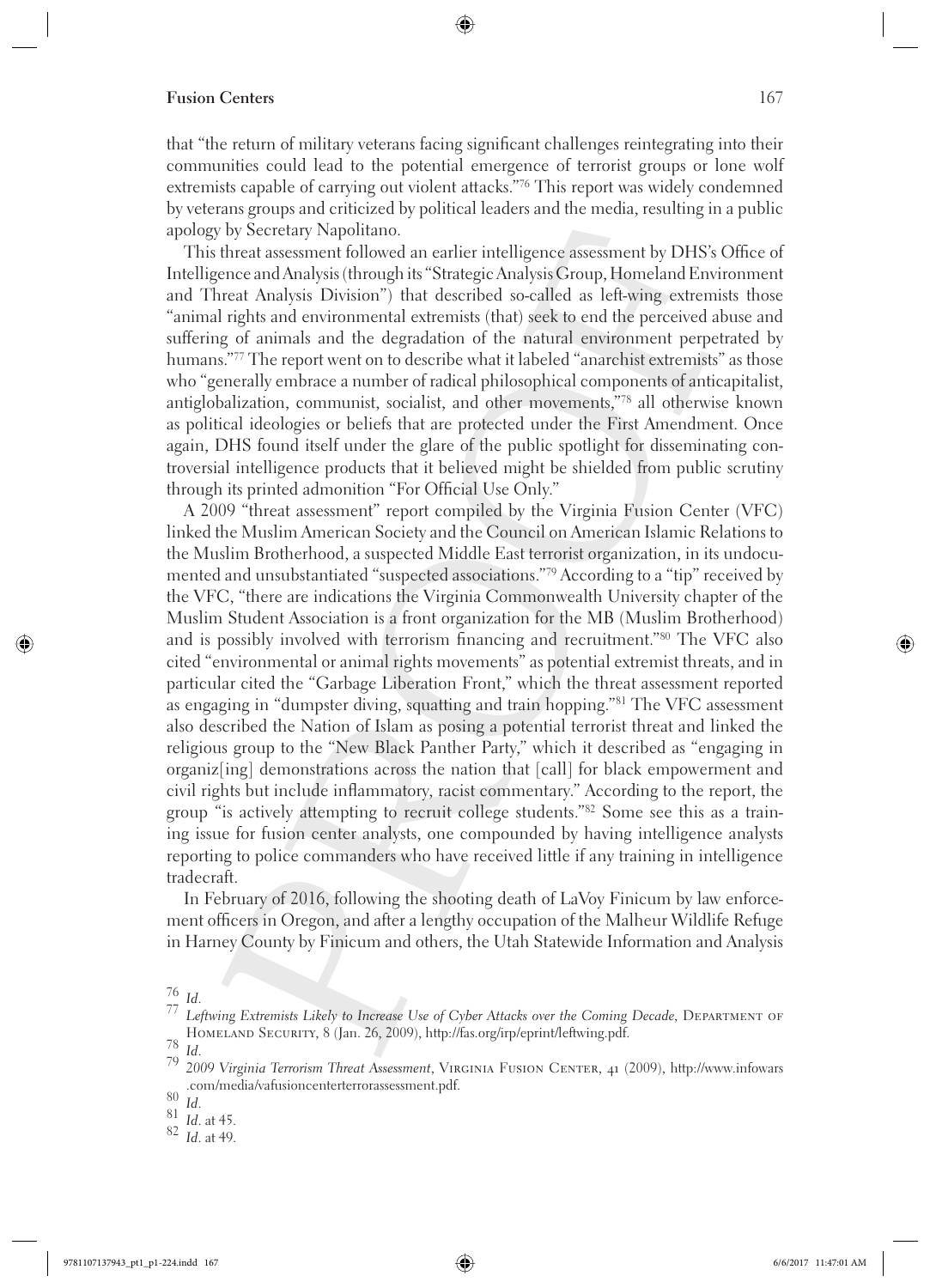Center (SIAC, Utah's fusion center) issued a "situation report" in which it stated that although

⊕

 the SIAC assesses no credible threat to law enforcement or to public safety . . . caravans of individuals traveling to the funeral services may be comprised of one or more armed extremists. Law enforcement should remain vigilant and aware that confrontation with these potentially volatile persons, may include more than one individual. 83

The report goes on to cite "visual indicators of these potential extremists and disaffected individuals,  $n_{\text{4}}$  including (once again) the Gadsden Flag, which depicts a coiled snake and the slogan "Don't Tread on Me" as a reference to the American Revolution.

# **IX "Countering Violent Extremism"**

The role of fusion centers in efforts designated as "Countering Violent Extremism" (CVE) has also been called into question and sharply criticized, particularly by organizations such as the Council on American – Islamic Relations (CAIR). Citing the general lack of agreement as to what actually constitutes CVE, CAIR defines it as "the use of non- coercive means to dissuade individuals or groups from mobilizing towards violence and to mitigate recruitment, support, facilitation or engagement in ideologically motivated terrorism by non-state actors in furtherance of political objectives."<sup>85</sup> CAIR's report found "that the current program exclusively targets American Muslims[,] and that claims that the government is targeting all forms of violent extremism are inconsistently supported."

 The CAIR report criticized a document generated by the National Counterterrorism Center<sup>86</sup> that offered "a scoring system for measuring an individual's susceptibility to violent extremism." That system includes measures such as "Parent-Child Bonding, Empathic Connection," "Presence of Emotional or Verbal Conflict in Family," and "Talk of Harming Self or Others," all inherently subjective and somewhat common aspects of the human condition and family relationships present in most Americans and their families at some point. Another so-called risk factor for involvement in "violent extremism" contained in the NCTC bulletin (and of concern to CAIR) is "Family Involvement in Community Cultural and Religious Activities," which CAIR views as problematic because "the person filling out the form may subjectively perceive mosque attendance itself as a risk factor."

 The CVE mission is a shared mandate among member agencies of the intelligence community (IC), and while DHS fusion centers do not have sole responsibility for collecting intelligence on individuals and groups suspected of potential involvement in violent extremism, CVE does remain part of the core mission of the National Network of Fusion Centers. According to the DHS, " Fusion centers play an important role in countering

SITUATION REPORT (SITREP) Funeral for LaVoy Finicum, UTAH STATEWIDE INFORMATION AND ANALYSIS CENTER, 2 (2016), https://d1ai9qtk9p41kl.cloudfront.net/assets/db/14546824645342.pdf. 34 *Id.* at 3.

<sup>85</sup> Brief on Countering Violent Extremism (CVE), COUNCIL ON AMERICAN-ISLAMIC RELATIONS (2015),

http:// www.cair.com/ government- affairs/ 13063- brief- on- countering- violent- extremism- cve.html . 86 *Countering Violent Extremism: A Guide for Practitioners and Analysts,* National Counterterrorism CENTER (May 2014), https://www.documentcloud.org/documents/1657824-cve-guide.html.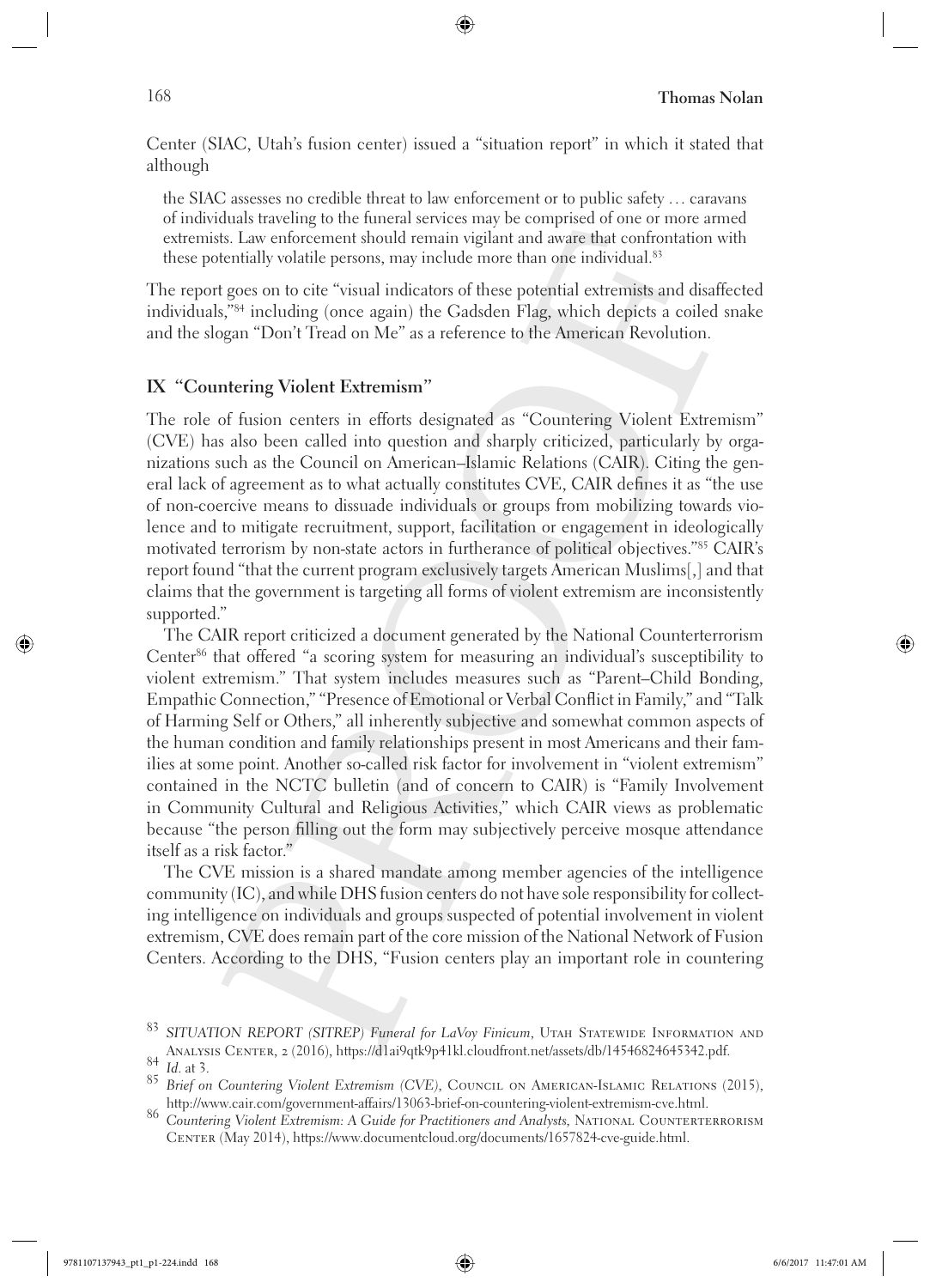violent extremism and protecting local communities from violent crime through their daily operations, including gathering, analyzing, and sharing threat information."<sup>87</sup>

⊕

 The CAIR report raised several objections and concerns regarding CVE strategies as they pertain to Muslims, mosques, and Muslim organizations, which CAIR contends are the primary targets of CVE initiatives:

- 1 CAIR believes government-led CVE is not an effective use of public resources;
- 2 CVE often relies on subjective measures and its efficacy is questionable;
- 3 CVE is generally driven by news events;
- 4 The current program exclusively targets American Muslims;
- 5 Claims that the government is targeting all forms of violent extremism are inconsistently supported at best; and
- 6 The current CVE initiative undermines our national ideals.

 CAIR observed, according to its report, " that a key to diminishing the appeal of extremist inspired violence, which preys on the hopelessness and helplessness and perceived injustices of the disenfranchised, is to empower communities with means of expressing their dissent and criticism in healthy ways."<sup>88</sup>

# **Conclusion**

 Writing for the Center for Strategic and International Studies, Rick Nelson and Rob Wise chart the way forward for fusion centers. In their view, the greatest challenges ahead for fusion centers lie in the area of cybersecurity.<sup>89</sup> "The danger posed by cyberattacks extends not only to critical infrastructure systems such as the power grid and water systems but to the nation's economy as well," and it is here, they argue, that fusion centers "represent a valuable means of bringing federal counterterrorism agencies together with the state and local entities who are most likely to observe suspicious terrorismrelated activity."<sup>90</sup> They see the need for transparency increasing as more information becomes available on U.S. persons. They argue that "DHS must take steps to ensure that increased controversy over how these centers are employed does not threaten their continued utility."<sup>91</sup> Of critical import, according to Nelson and Wise, is the need for "standardized intelligence training, in order to better equip those on the ground with a better understanding of the intelligence process and equalize some of the disparities between various fusion centers." <sup>92</sup> They also cite the need for increased fusion center engagement with the private sector, since most of the nation's critical infrastructure is held privately.

 In order for fusion centers to remain viable for the future, they will need to provide timely, valuable, accurate, actionable, and standardized intelligence that is reflective

<sup>&</sup>lt;sup>87</sup> The Role of Fusion Centers in Countering Violent Extremism Overview, DEPARTMENT OF HOMELAND SECURITY (Oct. 2012), https://www.it.ojp.gov/documents/roleoffusioncentersincounteringviolentextr emism\_compliant.pdf.<br><sup>88</sup> *Brief on Countering Violent Extremism (CVE), supra* note 86.

<sup>89</sup> Homeland Security at a Crossroads: Evolving DHS to Meet the Next Generation of Threats, CENTER FOR STRATEGIC & INTERNATIONAL STUDIES (2013), http://csis.org/publication/homeland-security-crossroads-% evolving-dhs-meet-next-generation-threats. 90 *Id*. at 1.

<sup>91</sup>*Id* . 92 *Id* .